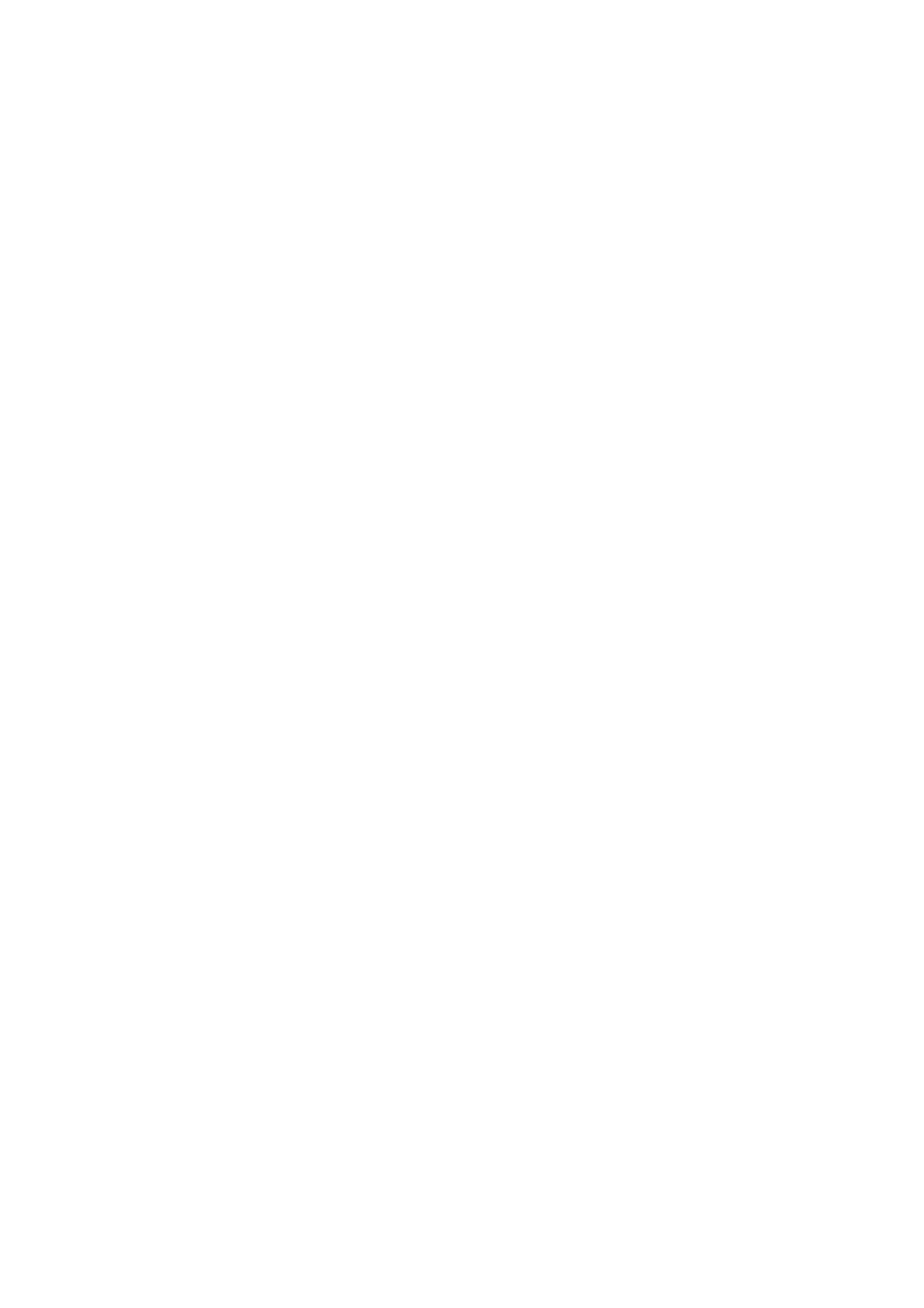## **ON APPROXIMATIONS OF DIFFUSIONS WITH EQUILIBRIUM**

**Alexander Yu. Veretennikov**

Helsinki University of Technology Department of Engineering Physics and Mathematics Institute of Mathematics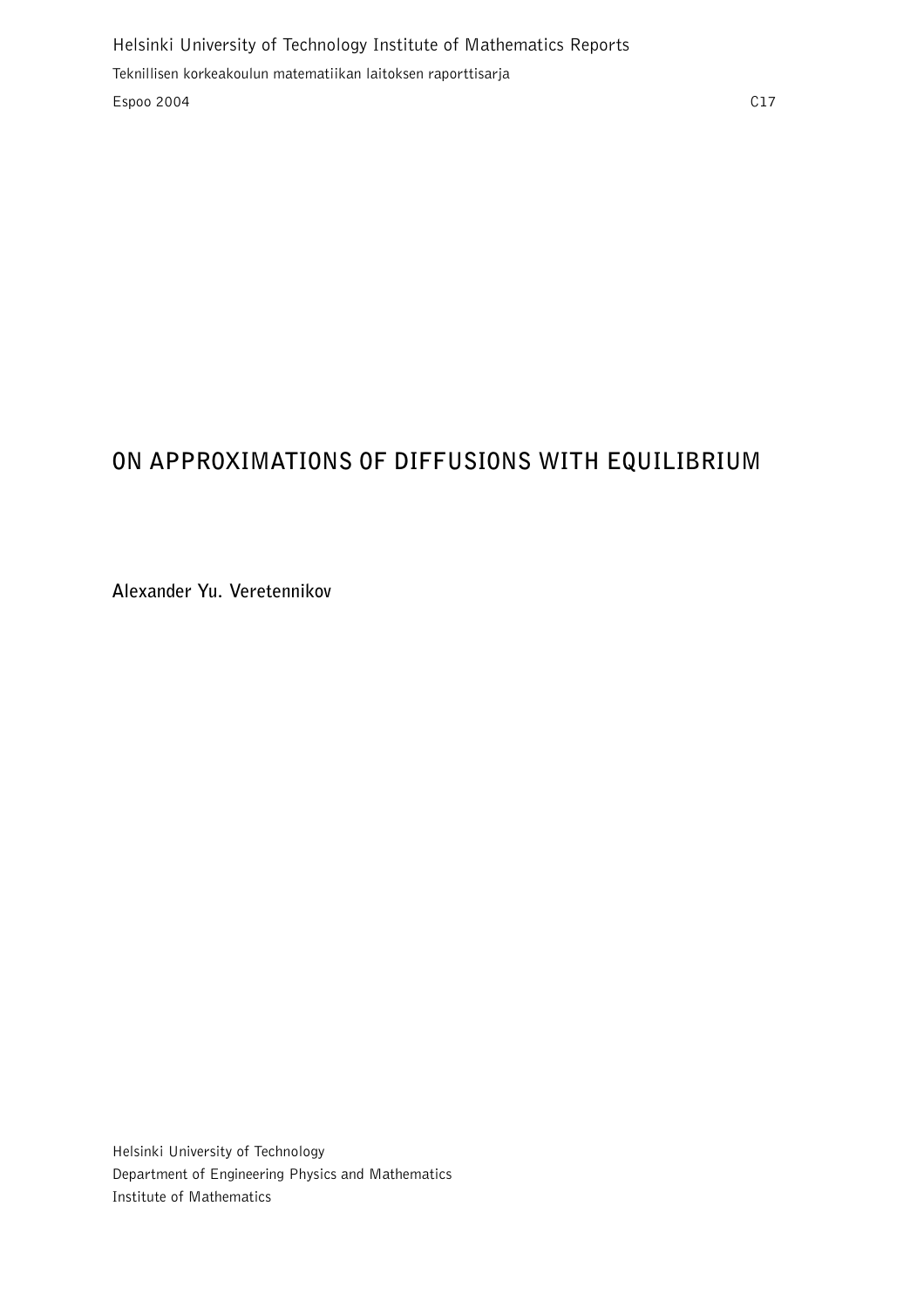Alexander Yu. Veretennikov: On approximations of diffusions with equilibrium; Helsinki University of Technology Institute of Mathematics Reports C17 (2004).

Abstract: These are the lecture notes of the summer (by definition) graduate minicourse at Helsinki University of Technology, 6-8.09.2004. The topics of the course are: "simple" Markov diffusions in  $\mathbb{R}^d$  with equilibrium or stationary measures; recurrence properties and convergence to a stationary measure; "strong" and "weak" discretisation problems; convergence to equilibrium for approximations; invariant measures depending on a parameter, their smoothness. The author thanks Helsinki University of Technology for hospitality which made it possible to prepare this minicourse as a part of the programme "New Techniques in Applied Stochastics", 2004-2005, supported by Finnish Mathematical Society and the Finnish Academy

AMS subject classifications: 60-01, 60H10, 60J05, 60F10, 60H35, 60J05

Keywords: stochastic differential equations, diffusions, discretisation, euler scheme, ergodicity

Alexander Yu. Veretennikov University of Leeds, UK & Institute of Information Transmission Problems, Moscow, Russia a.veretennikov@leeds.ac.uk

ISBN 951-22-7294-6 ISSN 0784-6460

Helsinki University of Technology Department of Engineering Physics and Mathematics Institute of Mathematics P.O. Box 1100, 02015 HUT, Finland email:math@hut.fi http://www.math.hut.fi/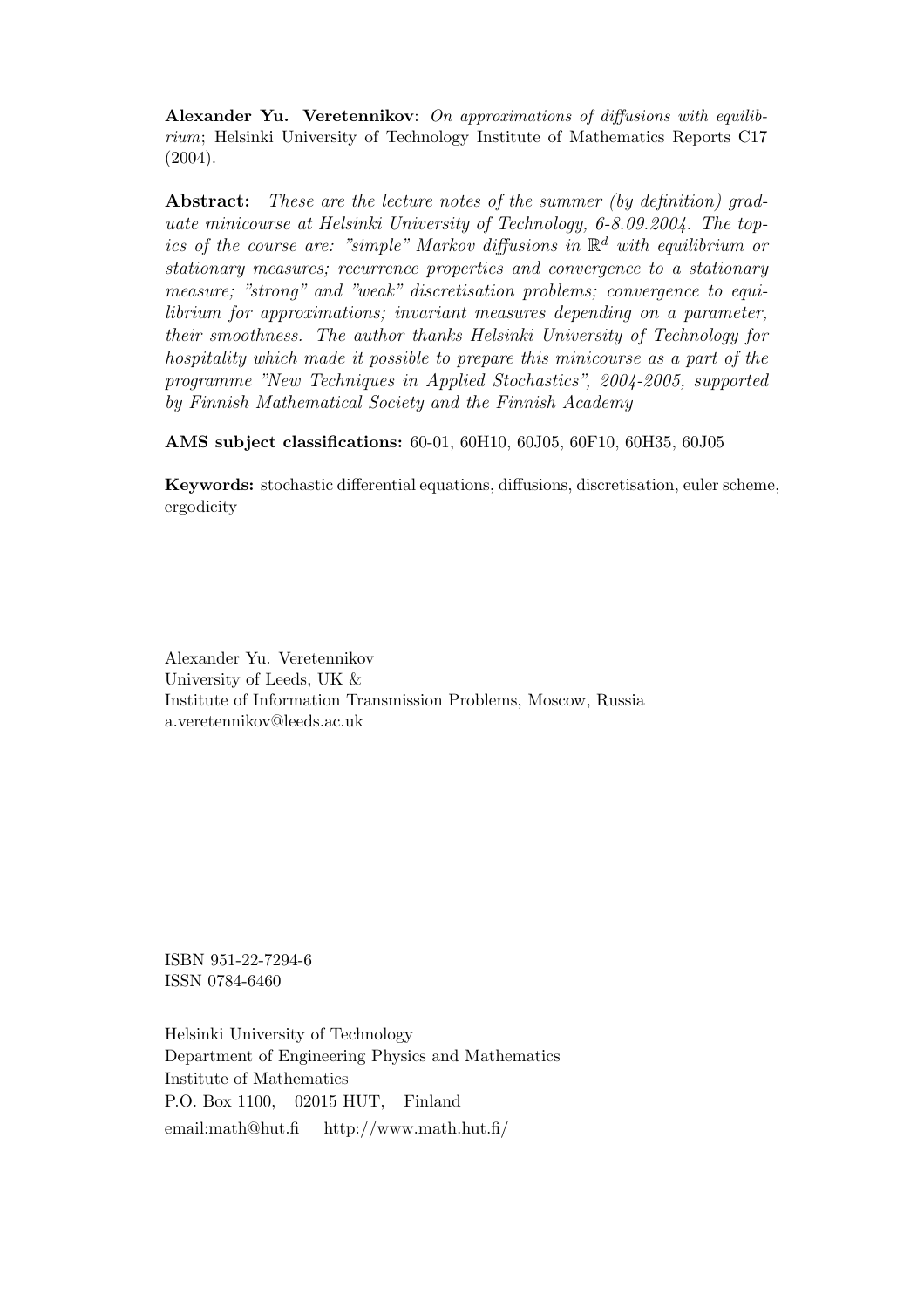## Introduction

Consider a stochastic differential equation in  $\mathbb{R}^d$ ,

$$
dX_t = b(X_t) dt + dW_t, \ X_0 = x \in \mathbb{R}^d,
$$
 (1)

with a bounded Borel drift  $b : \mathbb{R}^d \to \mathbb{R}^d$ , and d-dimensional Wiener process  $W_t$ . In this course we will usually assume coefficient b to be Lipschitz, unless stated directly otherwise, and the process  $(X_t)$  is a strong solution to the equation  $(1)$ , – the latter is correct, in particular, for any Borel bounded b, – which is automatically homogeneous, strong Markov and unique in law. Partially, the results can be extended to more general equations

$$
dX_t = b(X_t) dt + \sigma(X_t) dW_t, \ X_0 = x \in \mathbb{R}^d,
$$

at least if the diffusion coefficient  $\sigma$  is uniformly non-degenerate and Lipschitz matrix-function  $d \times d$ .

The following set of questions will be addressed.

- 1. Strong convergence for an Euler type scheme on a finite horizon  $[0, T]$ ; successive approximations of solutions and their Euler approximations; one case of an approximation on the infinite horizon.
- 2. Ergodic properties of SDEs, that is: existence of a finite invariant measure (equilibrium), convergence to this measure in total variation norm based on the coupling method; convergence of approximations.
- 3. Convergence of the measures, their densities and densities which depend on a parameter; smoothness on this parameter.

Exercises are provided which in particular can be used if any participant wishes to get credits for this course (the list of exercises is to be confirmed at the end of the lectures). To get the credits, one should solve several Exercises and then contact Professor E. Valkeila. One can also get points by finding mistakes in the lecture notes (the participants are encouraged to do this!), and in this case please contact also the lecturer.

Prerequisites: it is assumed that the reader is familiar with the notion of stochastic integral, its basic properties including the Itô formula, and simplest results on (strong) solutions of SDEs, of course, including the definitions. Otherwise see any text-book on SDEs; [11] is recommended.

The lecturer's intention is/was to provide in the class some details omitted in the present notes; also we do not repeat here some recent preprint publication(s) providing the link(s) instead. Two 'larger' parts here are presented in detail because of the following reasons. First, the "coupling method" sections, where an attempt has been performed by the author to give a purely analytic presentation of the method, except that measurability questions are hidden (practically, the measurability has been assumed, as in most of the modern papers on the subject). It is quite possible that similar calculus may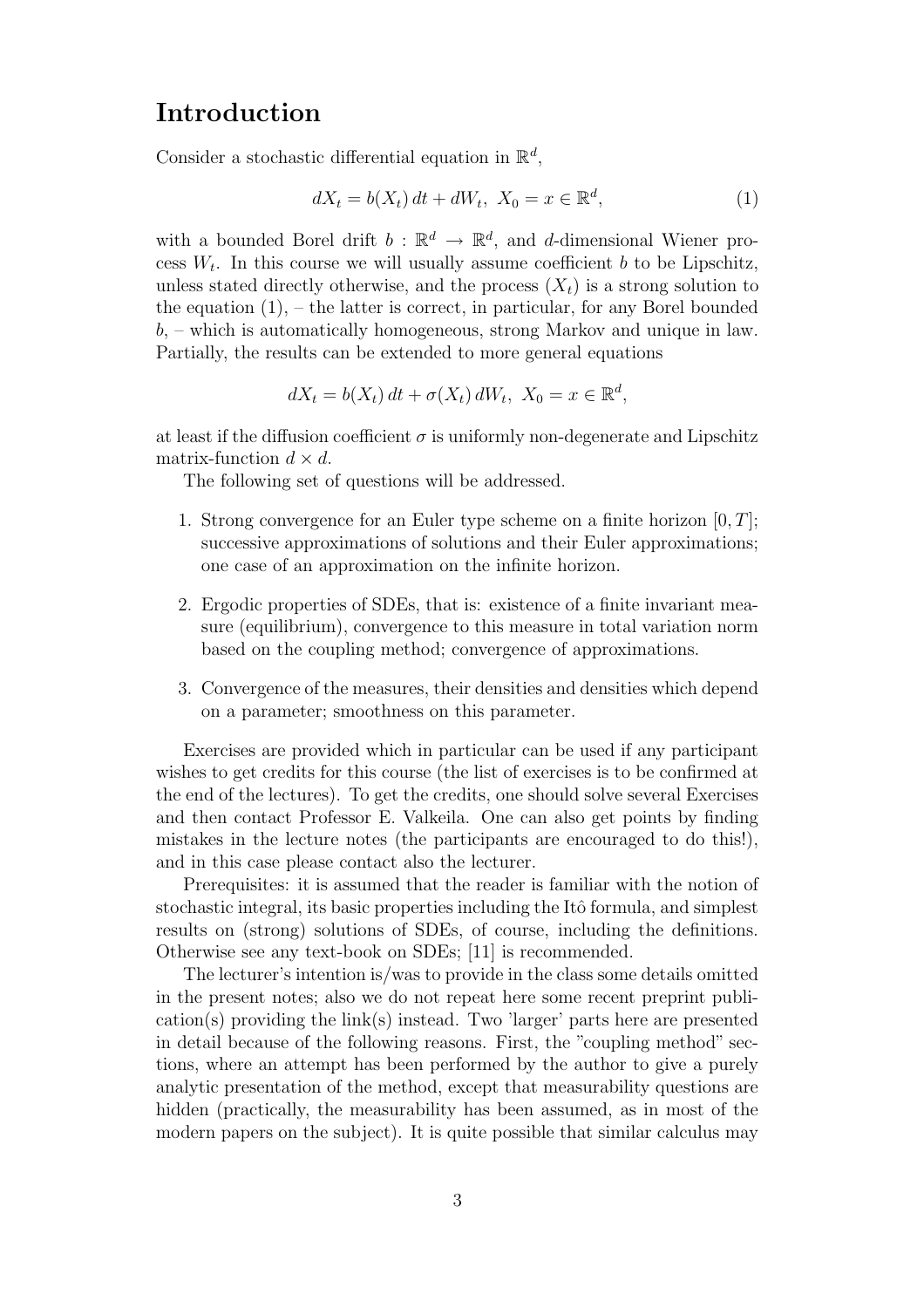be found in some other works where this method is used, nevertheless, in this version it looks like there is no need to really glue the two processes as it usually happen in similar texts. Secondly, the smoothness with respect to a (finite-dimensional) parameter. This question looks rather "classical", and it is strange that it cannot be found in advanced monographs on Markov processes. First short presentation by the author jointly with E. Pardoux is [27], for "polynomial setting", that is, all assumptions and conclusions are essentially polynomial. The section 3 here can be regarded as an "exponential version" of this paper, with most of the calculus presented; some minor corrections with respect to [27] have been performed without notice. On the other hand, our results for Markov chains here provide corollaries for diffusions under assumptions clearly relaxed in compare with [16] in what concerns smoothness conditions on coefficients with respect to the  $x$  variable. So, the Theorem 7 below is new indeed. On the other hand, the paper [16] provides polynomial bounds under "polynomial" assumptions. Most probably, our assumptions here could be relaxed in this direction, too, however, we are not trying to do this in order to keep the presentation as simple as possible.

There is a minimal number of references here, and most of them on the lecturer's papers, because of the nature of the text: it just suffices for the lectures. The general references on approximations for SDEs where many other problems have been investigated are [6], [14], [15].

### 1 Euler's scheme

#### 1.1 Strong convergence

The Euler scheme which we will be studying has the following form,

$$
X_{(n+1)h}^h = X_{nh}^h + b(X_{nh}^h)h + \xi_{n+1}\sqrt{h}, \ X_0^h = x \in \mathbb{R}^d,
$$
 (2)

where  $(\xi_n)$  is a sequence of i.i.d. random variables. Random variables  $\xi_k$  are Gaussian, although some partial results are currently established for much more general cases.

For  $\sqrt{h}\xi_n := W_{nh} - W_{(n-1)h}$ , it is convenient to define the process  $X_t^h$  for all  $t > 0$  as

$$
X_t^h := x + \int_0^t b(X_{[s/h]h}^h) \, ds + W_t.
$$

 $\sqrt{h}\xi_n := W_{nh} - W_{(n-1)h}$ . Then, for any  $T > 0$  there exists  $C = C_T > 0$  such **Theorem 1** Let  $b \in Lip$ , and the r.v.'s  $\xi_n$  IID standard Gaussian, that is, that

$$
E \sup_{0 \le t \le T} |X_t^h - X_t|^2 \le Ch.
$$

Proof. For the scheme with  $\sqrt{h}\xi_n = W_{nh} - W_{(n-1)h}$  we have,

$$
X_t - X_t^h = \int_0^t (b(X_s) - b(X_{[s/h]h}^h)) ds.
$$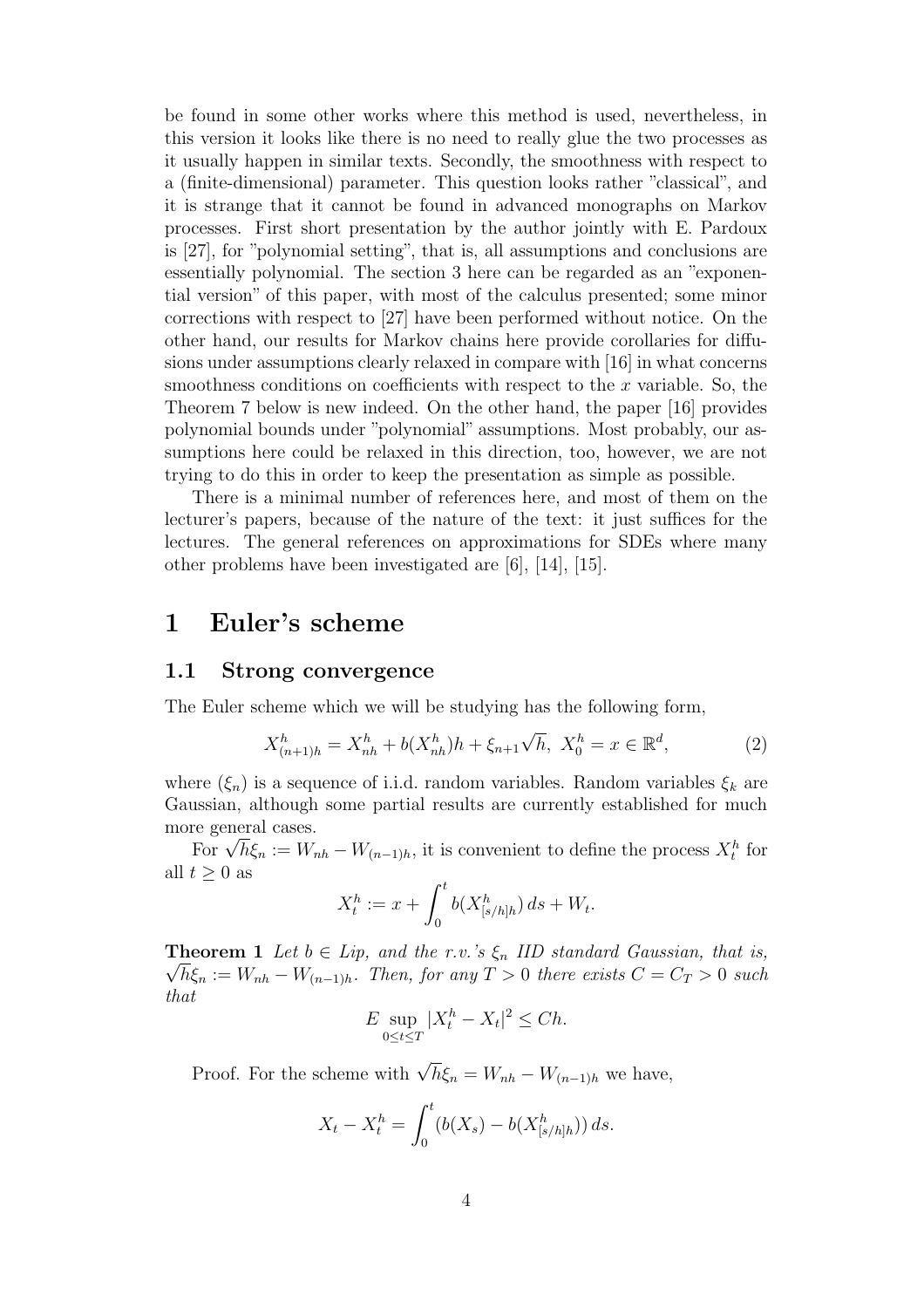Now use the Gronwall lemma, a priory estimate  $E \sup_{t \leq T} (|X_t| + |X_t^h|)^2 < \infty$ , plus the bound  $E|X_t^h - X_s^h|^2 \le Ch$ .

Exercise 1 Show all this in detail.

#### 1.2 Successive approximations

This is a well known method for constructing and modelling solutions to SDEs: we set

$$
X_t^0 := x,
$$

and for any  $n = 1, 2, \ldots$ 

$$
X_t^{n+1} := x + W_t + \int_0^t b(X_s^n) \, ds.
$$

Recall that the diffusion coefficient is now a unit matrix; however, note that the general case can be be considered similarly (instead of direct bounds for the Wiener Process one can use, e.g., the Kolmogorov-Doob inequality for continuous martingales,  $E \sup_{t \leq T} M_t^2 \leq 4EM_T^2$ . Likewise, we can define

$$
X_t^{0,h} := x,
$$

and for any  $n = 1, 2, \ldots$ 

$$
X_t^{n+1,h} := x + W_t + \int_0^t b(X_{[s/h]h}^{n,h}) ds.
$$

**Theorem 2** For any  $T > 0$  we have,

$$
E \sup_{0 \le t \le T} |X_t^n - X_t| \le \sum_{k \ge n+1} \frac{C^k T^k}{k!},
$$

and uniformly w.r.t.  $h \leq 1$ , also

$$
E \sup_{0 \le t \le T} |X_t^{n,h} - X_t^h| \le Ch + \sum_{k \ge n+1} \frac{C^k T^k}{k!}.
$$

Notice however that the Lipschitz assumption is essential for the method, so that it is not universal.

Proof. Use the iterations,

$$
E \sup_{0 \le s \le t} |X_s^{n+1} - X_s^n| \le C \int_0^t E|X_s^n - X_s^{n-1}| ds \qquad (3)
$$
  

$$
\le C \int_0^t E \sup_{0 \le s' \le s} |X_{s'}^n - X_{s'}^{n-1}| ds' \le \dots \le \frac{C^n t^n}{n!}.
$$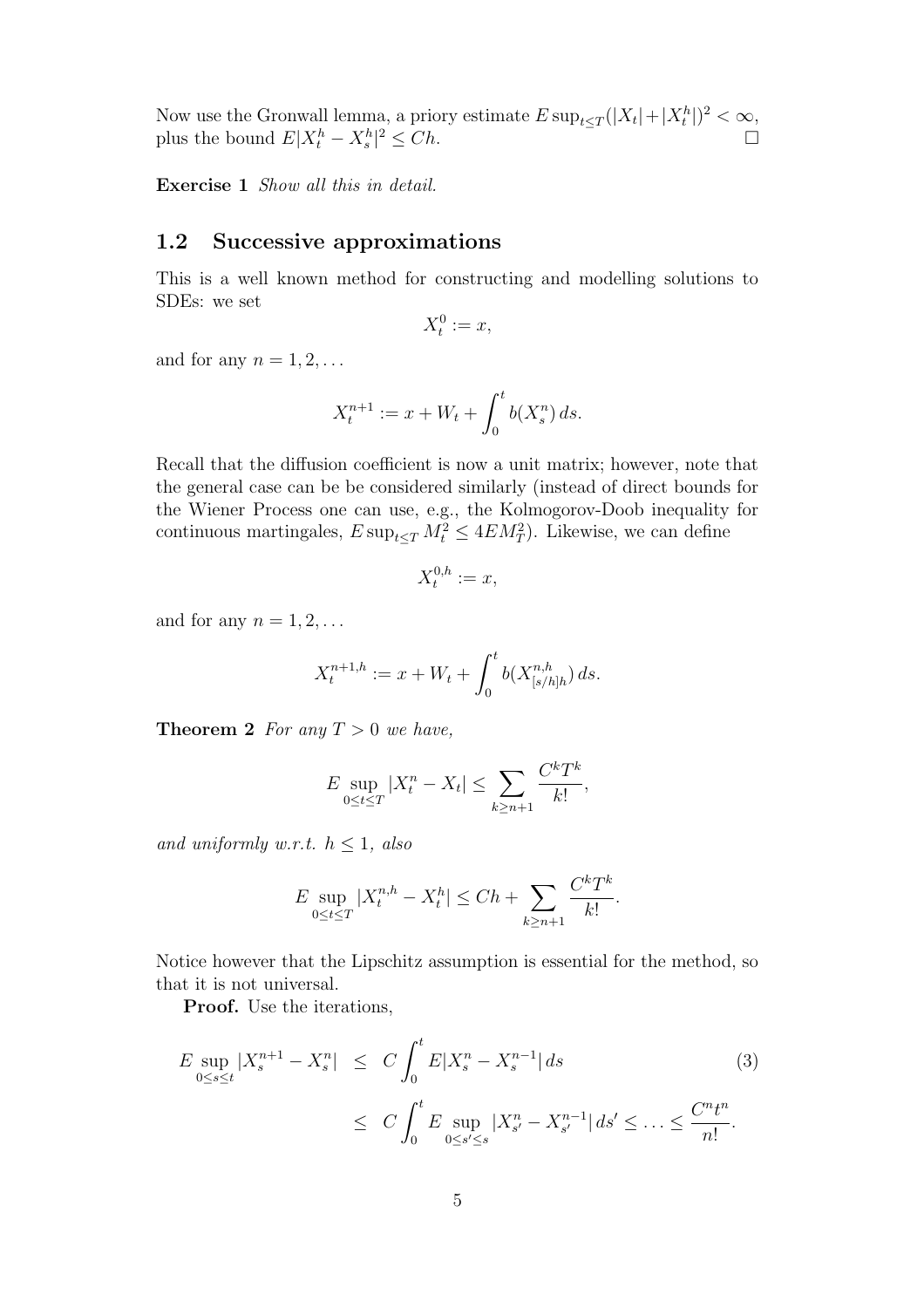Exactly the same inequalities hold true also without expectations. Then define  $X_t$  as the series,

$$
X_t := X_t^0 + \sum_{k=1}^{\infty} (X_t^k - X_t^{k-1}).
$$

This series converges in  $L_1$ , and in the norm  $\|\cdot\|_1 = E \sup_{0 \le t \le T} |\cdot_t|$ , and the limit solves the SDE (1). Now, note the identity,  $X_t^n = \overline{X}_t^{0} + \sum_{k=1}^n (X_t^k X_t^{k-1}$ ). Hence,  $X_t - X_t^n = \sum_{k=n+1}^{\infty} (X_t^k - X_t^{k-1})$ , where we can apply the bound (3).

The second assertion can be shown likewise.  $\Box$ 

Exercise 2 *Show all this in detail.* 

**Exercise 3** Consider the  $\|\cdot\|_2 = E \sup_{0 \le t \le T} |\cdot_t|^2$  norm.

Exercise 4 Consider the case of variable diffusion coefficient.

### 1.3 Strong approximation on the infinite horizon

In rare cases the strong approximations may converge on the whole half-line, however, in a bit weaker metric.

**Assumption (L):** there exists  $r > 0$  such that for any  $x, y$ ,

$$
\langle b(x) - b(y), x - y \rangle \le -r|x - y|^2. \tag{4}
$$

**Theorem 3** Let  $\langle 4 \rangle$  be satisfied in addition to the assumptions of the theorem 1. Then

$$
\sup_{0 \le t < \infty} E|X_t^h - X_t|^2 \le Ch. \tag{5}
$$

**Proof.** Denote  $z_t := E|X_t^h - X_t|^2$ . Using the assumption (L), we easily get for some constant  $C > 0$  and any t,

$$
\dot{z}_t \le -rz_t + Cz_t^{1/2}\sqrt{h}.\tag{6}
$$

Since for any t the value  $z_t$  is finite and non-negatize, this implies (5), or, more precisely,  $z_t \leq C^2 h/r^2$  with C from (6).

Exercise 5 Show the latter statement in detail.

## 2 Ergodic properties of SDEs

In this and next sections we are interested in weak convergence, that is, the one for the measures and densities rather than for the trajectories. A convenient method for establishing such properties is coupling method; we present a new version of the latter which perhaps may be called a function analysis version. Although all results can be extended to beta-mixing as well (see the references), we do not consider it here.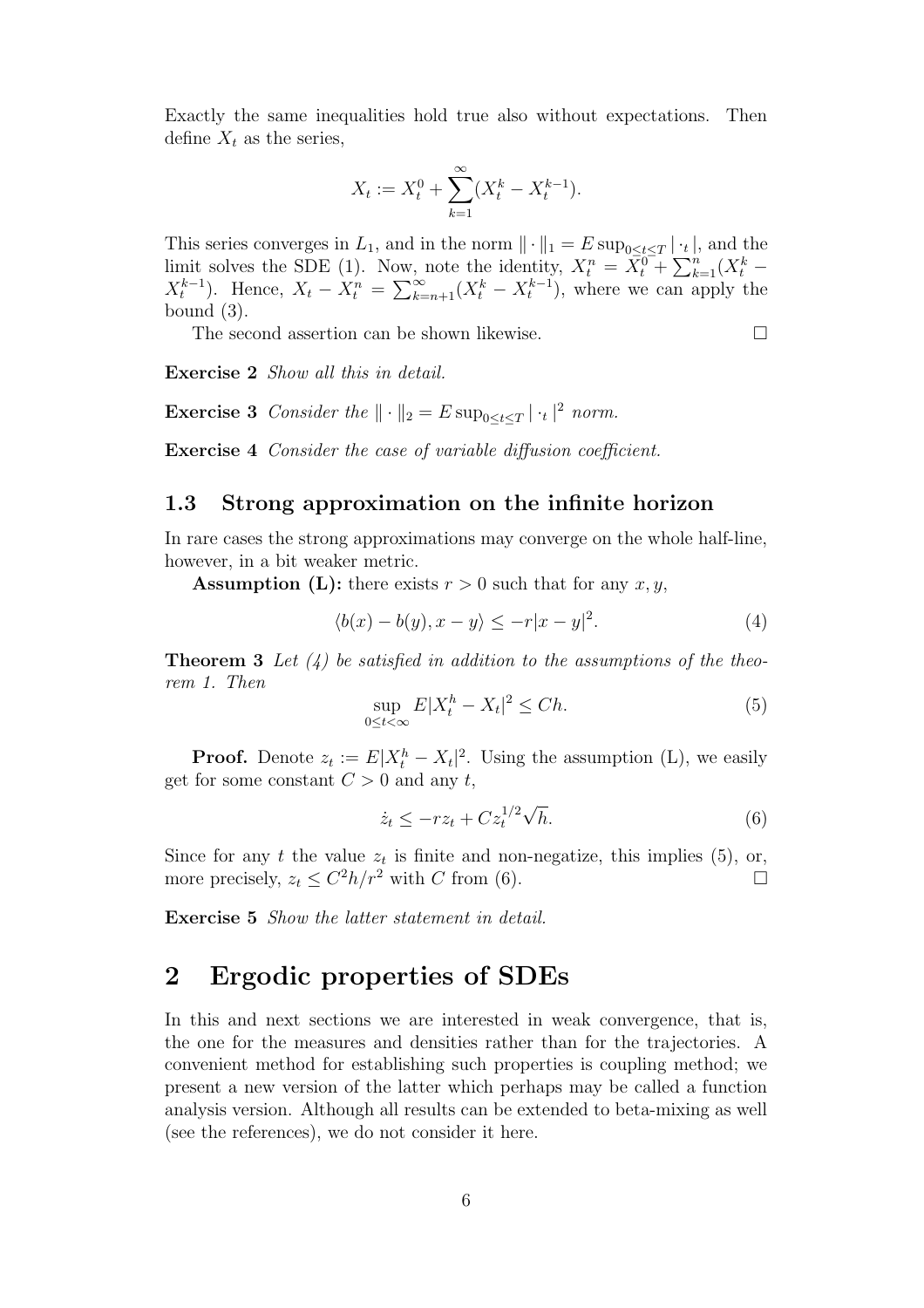#### 2.1 Recurrence properties

The idea of establishing convergence in total variation (as well as establishing mixing) is (1) to show exponential mixing for a "process on a certain compact", and (2) to show in addition that with "large probability" the process spends a considerable amount of the whole time on some appropriately chosen compact. So, in a sense, all convergence bounds, at least for timehomogeneous Markov processes, are exponential; however, they can be weakened if the process has not got strong enough recurrent properties. One may say that the rate of convergence to equilibrium (which is assumed, or provided by some simple sufficient conditions) is exponential, or polynomial, or whatever, depending on corresponding exponential or polynomial or likewise recurrent properties. In this course we only study the simplest exponential bounds under rather strong conditions, which can be often relaxed.

Assumption (E1):

$$
\limsup_{|x| \to \infty} \frac{\langle b(x), x \rangle}{|x|^2} = -r < 0. \tag{7}
$$

Consider the ball  $B_R = \{x : |x| \leq R\}$ , and for our process  $X_t$  denote by  $\tau \equiv \tau_R^x$  the first hitting time of this ball. Note that we will often drop the indices, or otherwise include them into the simbol of expectation.

**Theorem 4** Under assumption  $(7)$ , for R large enough there exist a constant  $C = C_R > 0$  such that

$$
E_x \exp(c\tau) \le \exp(C(|x|^2 - R^2)_+). \tag{8}
$$

We also formulate another exponential bound under a weaker assumption, Assumption (E2):

$$
\limsup_{|x| \to \infty} \frac{\langle b(x), x \rangle}{|x|} = -r < 0. \tag{9}
$$

**Theorem 5** Under assumption  $(9)$ , for R large enough there exist a constant  $C = C_R > 0$  such that

$$
E_x \exp(c\tau) \le \exp(C(|x| - R)_+). \tag{10}
$$

**Proof of the Theorem 5** in the case  $d = 1$ . To this end, we use the method of Lyapunov functions <sup>1</sup> which roughly suggests that for some function of time and space variables  $(t, x)$  with  $X_t$  plugged in instead of x, the "Lebesque part" of the stochastic differential is strictly negative; this implies all desirable bounds.

Let  $f(t, x) = \exp(\epsilon |x| + \delta t)$ : this will be "the Lyapunov function". Both values  $C > 0$  and  $\epsilon > 0$  are to be fixed later. Let us apply the Itô formula to the expression  $f(t, X_t)$  for  $t < \tau$ ; in accordance to the statement of the

<sup>&</sup>lt;sup>1</sup>The author of the method was A. M. Lyapunov, 1857-1918.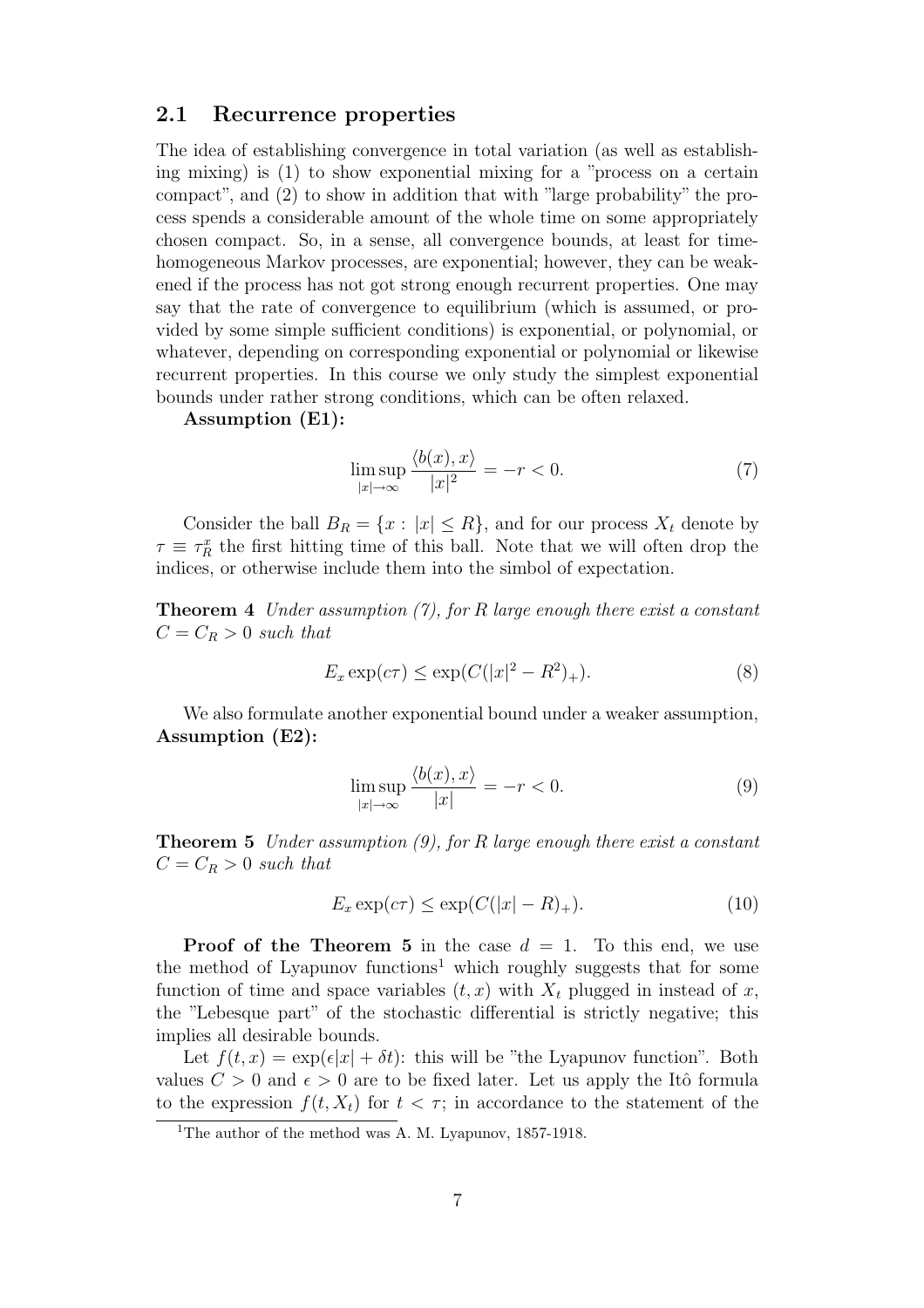Theorem, if necessary for the calculus we assume that  $R$  is large enough. We can consider separately large positive values of  $x$  and large negative ones. Hence, let  $x > R$ , and  $|x| = x$ ; moreover, we can drop the sign of absolute value for all  $t < \tau$ . We get,

$$
df(t, X_t) = f(t, X_t) \left[ \delta + \epsilon b(X_t) + \frac{\epsilon^2}{2} \right] dt + ... dW_t.
$$

We have to choose the values  $\epsilon$  and  $\delta$  so that the expression in the brackets [...] is strictly negative. Due to our standing assumption, for any  $\nu > 0$  there exists such a large R that  $b(X_t) \leq -(r - \nu)$ . Hence, the whole expression in the brackets does not exceed the value  $\delta - \epsilon (r - \nu) + \frac{\epsilon^2}{2}$  $\frac{1}{2}$ . The latter can be made strictly negative and separated above from zero by an appropriate choice of the constants  $\epsilon$  and  $\delta$ .

Hence, applying the Fatou lemma, and possibly the localisation procedure, we get,

$$
E_x f(\tau, X_\tau) \le f(0, x) - E_x \int_0^\tau f(s, X_s) ds.
$$

This implies

$$
E_x \exp(\delta \tau + \epsilon R) + E_x \int_0^{\tau} \exp(\delta s + \epsilon R) ds
$$
  

$$
\leq E_x f(\tau, X_\tau) + E_x \int_0^{\tau} f(s, X_s) ds \leq f(0, x) = \exp(\epsilon |x|).
$$

Hence,

$$
E_x \exp(\delta \tau) + \delta^{-1} E_x \exp(\delta \tau) \le \exp(\epsilon(|x| - R))
$$

which means the desired bound, even more, we in some sense get two versions of this bound. Recall that we considered large  $(|x| > R)$  positive x, and large negative can be considered likewise. We can as well write down the uniform version of this inequality using notation  $a_+ = \max(a, 0)$ : for any x,

$$
E_x \exp(\delta \tau) + \delta^{-1} E_x \exp(\delta \tau) \le \exp(\epsilon(|x| - R)_+).
$$

This proves the Theorem.  $\Box$ 

Exercise 6 With the help of the Fatou Lemma, show the localisation arguments dropped in the proof.

Exercise 7 Show the Theorem 5 for any finite d. Assume that diffusion coefficient is a unit matrix.

**Exercise 8** Show the Theorem 4. You may assume dimension  $d = 1$  (although this is not necessary) and, of course, diffusion coefficient equal to 1. *Hint:* use the Lyapunov function  $f(t, x) = \exp(\epsilon |x|^2 + \delta t)$ .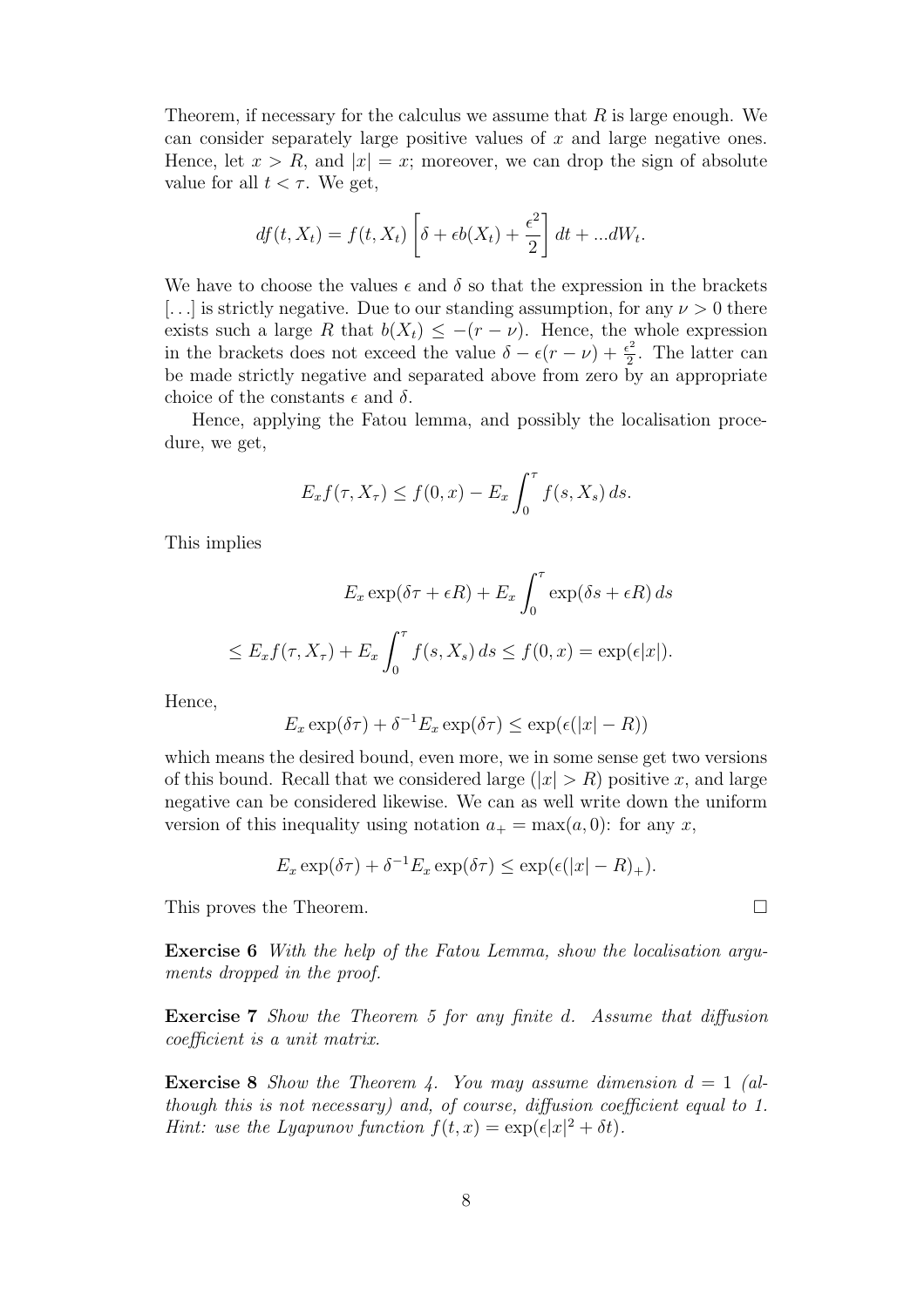#### 2.2 A priori bounds and stationary distribution

**Lemma 1** Under assumption (E2), there exist constants  $C, c > 0$  such that

sup  $\sup_t E_x \exp(c|X_t|) \leq C \exp(c|x|).$ 

**Proof** can be derived from Comparison Theorem: compare  $|X_t|$  with an appropriately chosen one-dimensional SDE on the half-line  $[|x|, +\infty)$  with a non-sticky boundary condition and a constant drift  $-r + \nu$ ; for the latter, a stationary distribution can be computed explicitly, which provides the desired a priori bound for  $X_t$ . [Note that other proofs are possible.]  $\Box$ 

Exercise 9 Show the details. Hint: in fact, two different comparison theorems are to be exploited here, namely, one compares the Itô process  $|X_t|$  (not a solution to a markovian SDE, generally speaking) with a solution to an appropriate SDE (a Wiener process should be chosen accurately) with a strictly inferior drift; and the other for the latter SDE with two different initial data, one constant (the boundary value, with  $R = |x|$ ) and the other distributed as the stationary distribution for this SDE. The density of this distribution is computed explicitly from the Chapman - Kolmogorov equation and has the form,  $p(y) = C \exp(-cy)$ ,  $y \geq |x|$ .

**Lemma 2** There exists a stationary distribution  $\mu_{\infty}$  for the SDE (1).

Proof is really standard, once the previous Lemma is established: take the Cesaro sequence of measures, then due to compactness take an appropriate subsequence which converges weakly. Then show that the (any!) limiting measure is indeed stationary, using the "Markov shift arguments". Of course, this stationary measure is unique, however, we are not going to use it. Bounded continuous functions is a right class to work with here. Certainly, the Lemma 1 provides much more than needed for compactness.  $\Box$ 

Exercise 10 Show the details. Hint: this technique is used, e.g., in standard presentations of the Ergodic Theorem for Markov chains.

The last auxiliary result in this subsection concerns irreducibility. Although this property can be derived for our process in a full generality in the case of variable (nondegenerate) diffusion coefficient, using other methods, here we present a very simple tool. This also concerns a condition called Doeblin type one, or local mixing. This is one of the versions of the Doeblin type condition used in all papers of the lecturer on mixing since his work [19], usually derived for diffusions from the Harnack inequality. Notice that the same kind of irreducibility condition is often useful in large deviations, cf., e.g. [3].

**Lemma 3** Given any initial data x, the distribution  $\mu_1^x$  of the solution to the SDE (1) has a density with respect to Lebesgue measure. Moreover, for any  $R > 0$ ,

$$
\sup_{|x-x'|\le R} \int \min\left(\frac{\mu_1^{x'}(dy)}{\mu_1^x(dy)}, 1\right) \mu_1^x(dy) > 0. \tag{11}
$$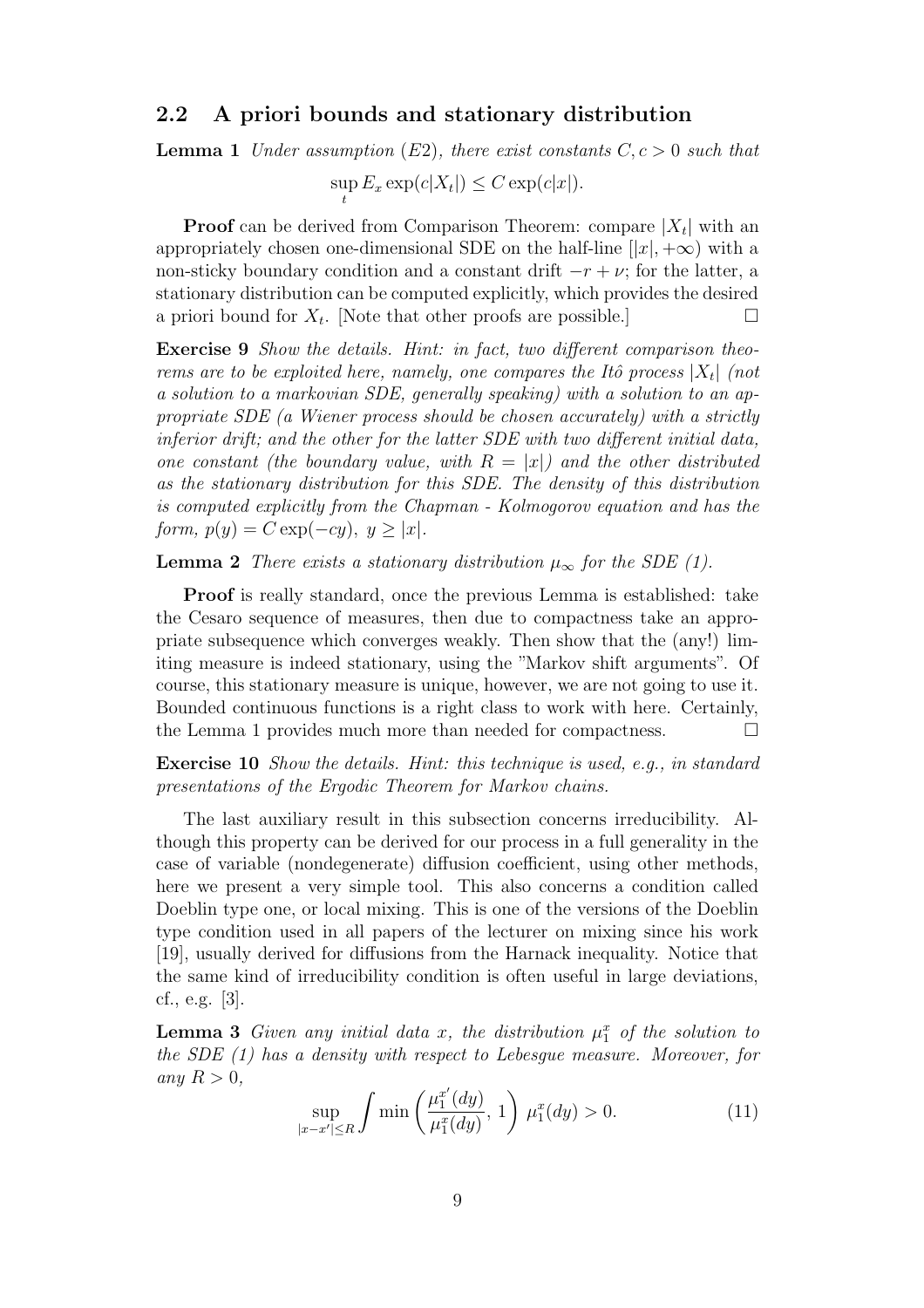**Proof.** If  $b(\cdot) \equiv 0$  (standard Wiener process) then this is evident. In the case of nontrivial drift, we use the results from PDE theory (see, e.g., [2]) saying that

$$
C^{-1} \exp(-c^{-1}|x - x_1|^2) \le p(x, x_1) \le C \exp(-c|x - x_1|^2), \quad C, c > 0.
$$

Exercise 11 Show the details for standard Wiener process.

### 2.3 Coupling method: the idea

Now we are in a position to show convergence in total variation to (the) stationary measure for any given initial data; as we do not use uniqueness of this measure, this, in particular, will also imply its uniqueness. We will use the following trick to simplify the task: consider the process  $X_t$  at discrete times only,  $t = 0, 1, 2, \ldots$  The stationary measure we were talking about is automatically stationary for this process, too. If we show convergence to this measure for the distributions  $\mu_k^x$ ,  $k = 0, 1, \ldots, k \to \infty$ , this would also provide the desired convergence of the continuous time measures,  $\mu_t^x$ ,  $t \to \infty$ .

#### Exercise 12 Explain why.

Let us formulate the result.

**Theorem 6** Under the same assumptions  $(E2)$  and Lipschitz for b, there exist constants  $C, \lambda, \epsilon > 0$  such that

$$
\|\mu_n^x - \mu_\infty\|_{TV} \le C \exp(\epsilon |x| - \lambda n), \quad n = 1, 2, \dots
$$
 (12)

Corollary 1 Under the assumptions of the Theorem 6, there exist constants  $C, \lambda, \epsilon > 0$  such that

$$
\|\mu_t^x - \mu_\infty\|_{TV} \le C \exp(\epsilon |x| - \lambda t), \quad t \to \infty.
$$

Note that the the bound  $(10)$  holds true (perhaps with another C) also if we redefine  $\tau$  using only integer values. Moreover, if  $X'_t$  is another independent copy of the Markov process  $X_t$  with initial data  $X'_0$  distributed according to  $\mu_{\infty}$ , and  $\gamma := \inf(k : \min(|X_k|, |X'_k|) \le R)$ , then the same inequality (possibly with new constants) holds true for the stopping time  $\gamma$  as well:

$$
E_{x,\mu_{\infty}} \exp(\delta \gamma) \le C \exp(\epsilon |x|). \tag{13}
$$

Exercise 13 Explain why. Hint: it is natural to start with a pointwise estimate,

$$
E_{x,x'} \exp(\delta \gamma) \le C \exp(\epsilon(|x| + |x'|)). \tag{14}
$$

Then both parts of this inequality could be integrated with respect to  $\mu_{\infty}(dx')$ , which is possible at least for  $\epsilon$  small enough, due to the estimate of the Lemma 1.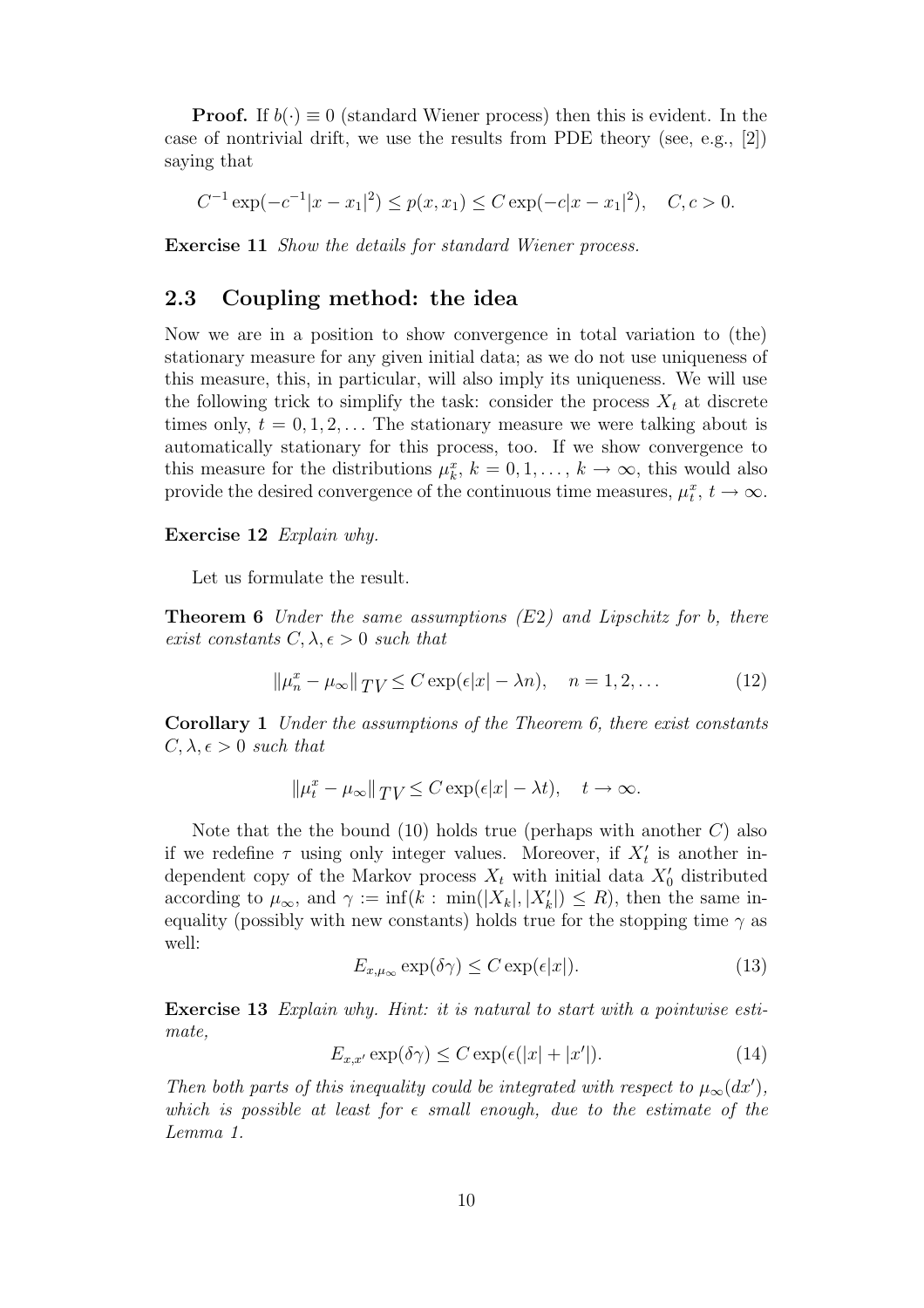Exercise 14 Show how the Theorem 6 implies the Corollary.

As a next step, let us introduce a sequence of stopping times,

 $\gamma_n := \inf(k \ge \gamma_{n-1} : \min(|X_k|, |X'_k|) \le R), \quad n = 1, 2, \dots$ 

Naturally, all gamma's possess similar properties, in particular, all of them are finite almost surely. Since the process  $(X_k, X'_k)$  is a strong Markov one, at each stopping time it starts as a new Markov process with the same transitions. Hence, let us consider a homogeneous Markov process  $Z_n = (X_{\gamma_n}, X'_{\gamma_n})$ . Due to (11) and the standard Ergodic Theorem for Markov chains, it is uniformly ergodic with an exponential rate of convergence to the (unique) equilibrium distribution in total variation metric.

**Exercise 15** Show the details. Hint: e.g., the calculus in the next section could be adjusted for this more simple case, so that the contraction property holds for the two measures providing the desired exponential convergence.

This fact and (13), in particular, imply that the sequence  $(\gamma_n, n = 1, 2, ...)$ has the following law of large numbers,

$$
\frac{\gamma_n}{n} \to \kappa > 0, \quad \text{a.s.},
$$

the constant  $\kappa$  being a stationary version of the expectation  $E(\gamma_{n+1} - \gamma_n)$ . It is not difficult to see that  $\kappa > 1$ . Moreover, due to the exponential bound  $E_x \exp(\delta \gamma) < C \exp(\epsilon |x|)$  for some  $\delta > 0$ , one can show the following also exponential bound: for any  $\nu > 0$  there exist  $C, \lambda' > 0$  such that

$$
P_{x,\mu_{\infty}}\left(\frac{\gamma_n}{n} > (\kappa + \nu)\right) < C \exp(\epsilon |x| - \lambda' n), \quad n = 1, 2, \dots \tag{15}
$$

This implies that for any  $c > \kappa^{-1}$ ,

$$
P_{x,\mu_{\infty}}\left(\gamma_{[cn]} > n\right) < C \exp(\epsilon|x| - \lambda' n), \quad n = 1, 2, \dots \tag{16}
$$

Exercise 16 Show both assertions.

Now, the idea of the coupling method is the following observation. The couple  $(X, X')$  is a Markov and moreover strong Markov process which frequently visits some (actually, any, but we use the ball  $B_R$  with the appropriately chosen radius  $R$ ) neighbourhood of zero. Each time when this happens, the two components are not far away from each other. At the next (discrete) time, with a positive probability bounded away from zero, both components are still in the ball  $B_R$ , and the transition measures are equivalent, e.g., because they are both equivalent to the transition measures of the Wiener process. The latter can be shown by applying Girsanov's transformation of measure, and this way is most useful because it shows, moreover, that the total variation of the difference of the two these measures is strictly less than one. This will be shown in detail on the lecture.

Once the total variation between the two measures becomes strictly less than one after each moment  $\gamma_1, \gamma_2$ , etc., then due to the Markov property after  $\gamma_{n+1}$  this difference in total variation is less that  $q^n$  with some  $q < 1$ . This shows the statement of the Theorem with an appropriate constant  $\lambda$ . ¤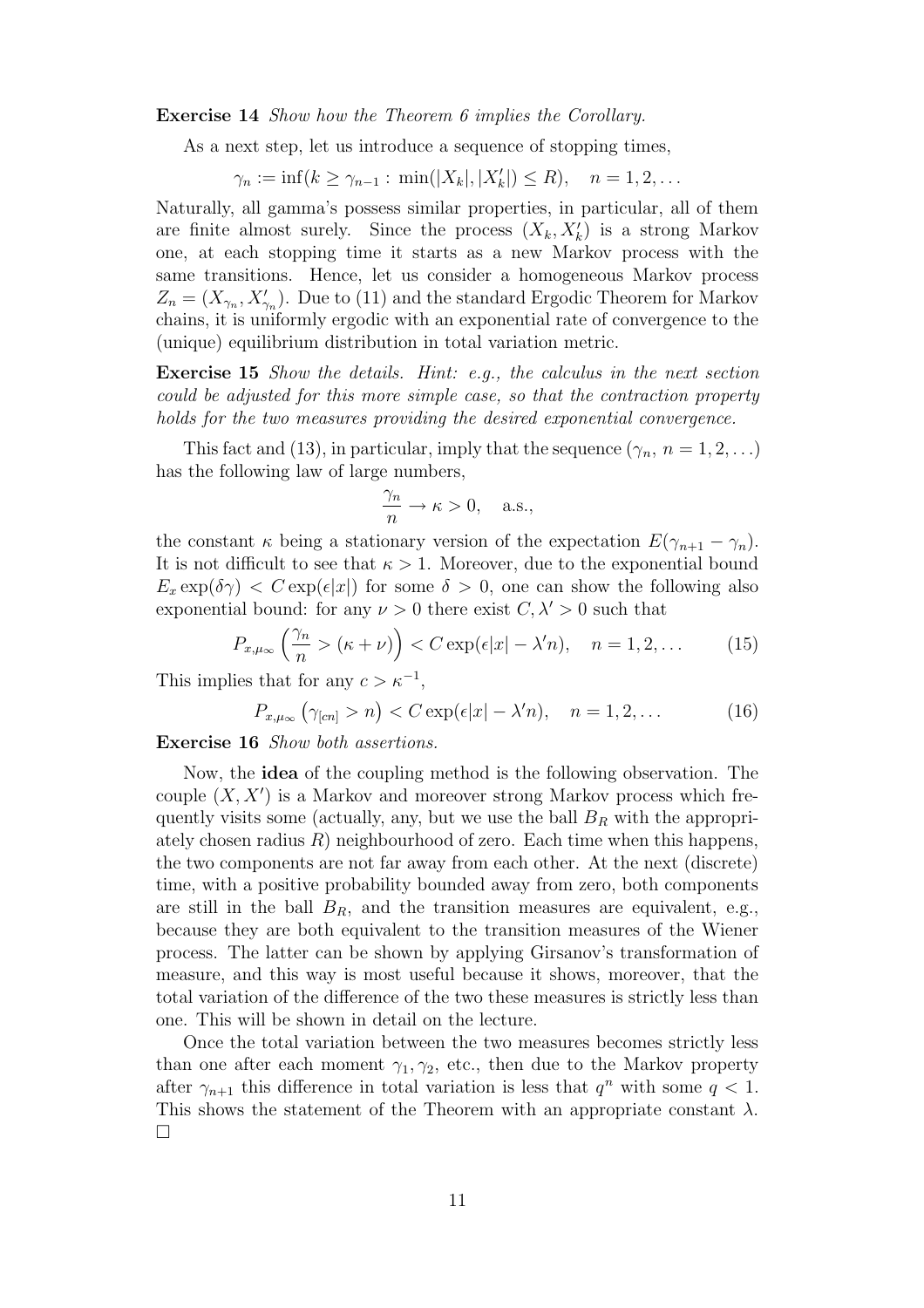#### 2.4 Coupling method: the calculus

- 1. Here we present a rigorous calculus justifying the intuitive ideas of the previous subsection; this may be called a formal proof of the Theorem 6. Under the Lipschitz assumption on the drift, there exists a transition density  $p(x, y) = p_1(x, y)$  which is a (bounded) Borel function of all its arguments, see, e.g., [2]. In this respect, mention a recent result [17] on one-dimensional diffusion with a unit diffusion coefficient and any bounded measurable drift which states the existence of a positive bounded transition density satisfying qualitative bounds close to Gaussian ones. Recall that in fact the existence of the density is not necessary for the local Doeblin type condition.
- 2. For any  $B \in \mathcal{B}(R^d)$  and for any  $n = 1, 2, \ldots$  we are going to compare the two values,

$$
\underbrace{\int \dots \int}_{n} p(x, x_1) p(x_1, x_2) \dots p(x_{n-1}, x_n) 1(x_n \in B) \prod_{i=1}^{n} dx_i}_{\text{(17)}} = \underbrace{\int \dots \int}_{n} p(x', x'_1) p(x'_1, x'_2) \dots p(x'_{n-1}, x'_n) 1(x'_n \in B) \prod_{i=1}^{n} dx'_i.
$$

In fact, impotant is that  $x$  and  $x'$  are different initial data, all other  $x$ 's are just integration variables, so that we can equally use idential notations for  $x'_i$  and  $x_i$ . We will exploit this remark shortly.

It was claimed, – see (11) above, – that for any R there exists  $q > 0$ such that

$$
\inf_{x,x'\in B_R} \int \min(p(x,x_1), p(x',x_1)) dx_1 > 0.
$$
 (18)

Let us denote

$$
1 - q(x, x') := \int \min(p(x, x_1), p(x', x_1)) dx_1;
$$

note that

$$
\sup_{x,x'\in B_R} q(x,x') \le q < 1.
$$

(currently  $R$  is fixed and, hence, we often drop it in the calculus).

3. For any  $x, x'$  such that the denominator below is positive, denote

$$
\bar{p}^{(x,x')}(x,x_1) = \frac{p(x,x_1) - \min(p(x,x_1), p(x',x_1))}{q(x,x')}.
$$
\n(19)

This is a probability density as a function of  $x_1$ . Note that if  $x, x' \in$ B, then the probability measures corresponding to the two densities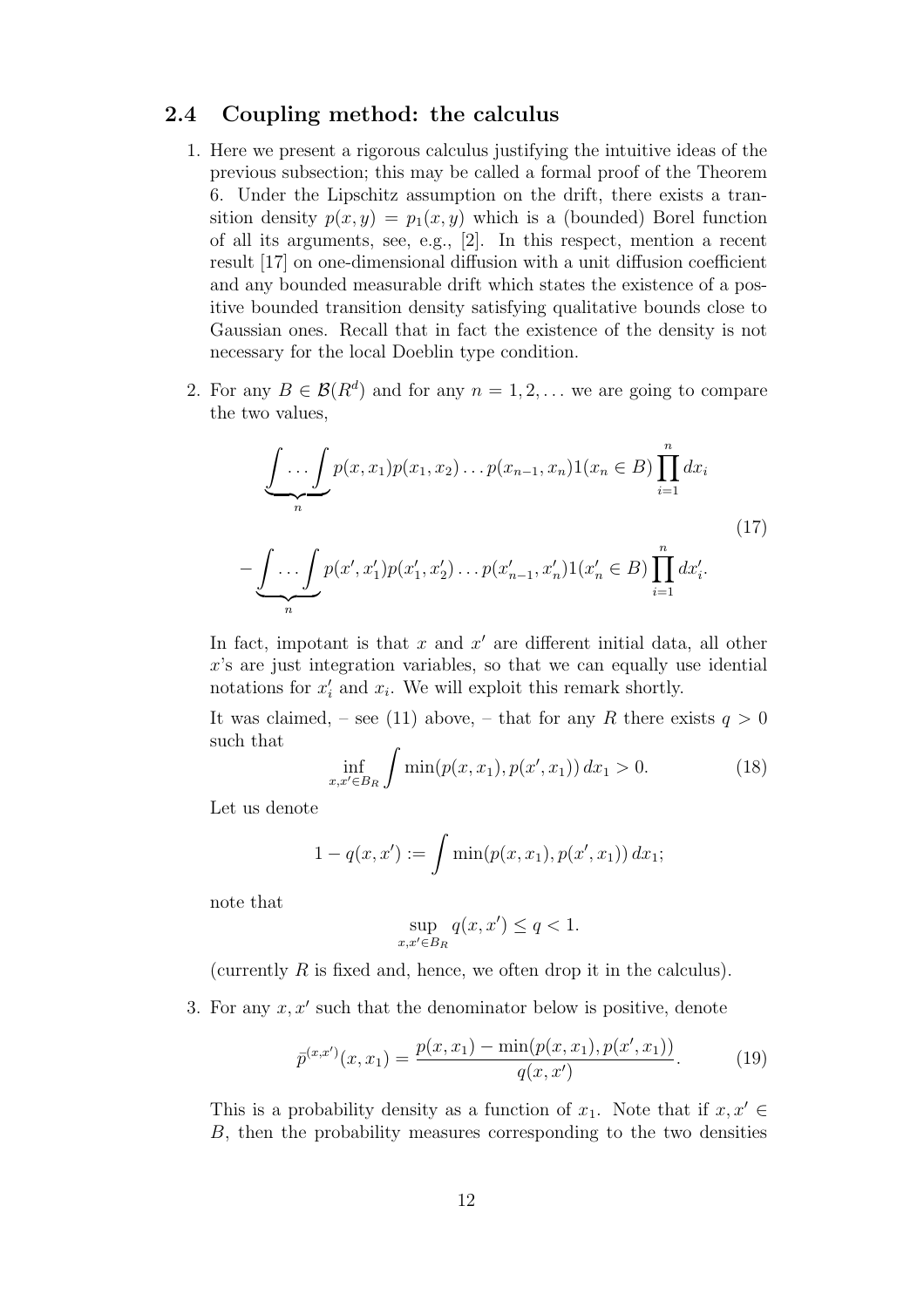$\bar{p}^{(x,x')}(x,x_1)$  and  $\bar{p}^{(x',x)}(x',x_1)$  are singular one with respect to each other. Also note that for any integrable function  $g$  (even bounded enough for our aims),

$$
\int \int p(x, x_1) p(x', x'_1) (g(x_1) - g(x'_1)) dx_1 dx'_1
$$
\n
$$
= q(x, x') \int \int \bar{p}^{(x, x')} (x, x_1) \bar{p}^{(x', x)}(x', x'_1) (g(x_1) - g(x'_1)) dx_1 dx'_1,
$$
\n(20)

since while integrating the initial itegral one can subtract the common part corresponding to the integration with the common part of the two densities,  $min(p(x, x_1), p(x', x_1)).$ 

In the case if  $q(x, x') = 0$  (which means that  $p(x, \cdot) \equiv p(x', \cdot)$ ), it is convenient to define

$$
\bar{p}^{(x,x')}(x,x_1) = p(x,x_1). \tag{21}
$$

4. The function

$$
\bar{p}^{(x,x')}(x,x_1)\bar{p}^{(x',x)}(x',x_1')\tag{22}
$$

by construction is Borel in all its variables, and may be considered as a new transition density for the couple  $(x, x')$  into  $(x_1, x'_1)$ . In the other words, we have constructed a new Markov process which we denote by  $(\bar{X}_n, \bar{X}'_n)$  with this transition density given by (22). We do not know (and do not care) if each component of this couple is itself a Markov process.

5. Let us rewrite the difference (17) in the form,

$$
\underbrace{\int \ldots \int}_{2n} p(x, x_1) p(x_1, x_2) \ldots p(x_{n-1}, x_n) 1(x_n \in B) \prod_{i=1}^n dx_i}_{\times p(x', x'_1) p(x'_1, x'_2) \ldots p(x'_{n-1}, x'_n) \prod_{i=1}^n dx'_i
$$
\n
$$
-\underbrace{\int \ldots \int}_{2n} p(x, x_1) p(x_1, x_2) \ldots p(x_{n-1}, x_n) \prod_{i=1}^n dx_i}_{\times p(x', x'_1) p(x'_1, x'_2) \ldots p(x'_{n-1}, x'_n) 1(x'_n \in B) \prod_{i=1}^n dx'_i
$$
\n
$$
= \underbrace{\int \ldots \int_{2n} p(x, x_1) p(x_1, x_2) \ldots p(x_{n-1}, x_n) \prod_{i=1}^n dx_i \prod_{i=1}^n dx'_i}_{\times p(x', x'_1) p(x'_1, x'_2) \ldots p(x'_{n-1}, x'_n) (1(x_n \in B) - 1(x'_n \in B)).
$$
\n(23)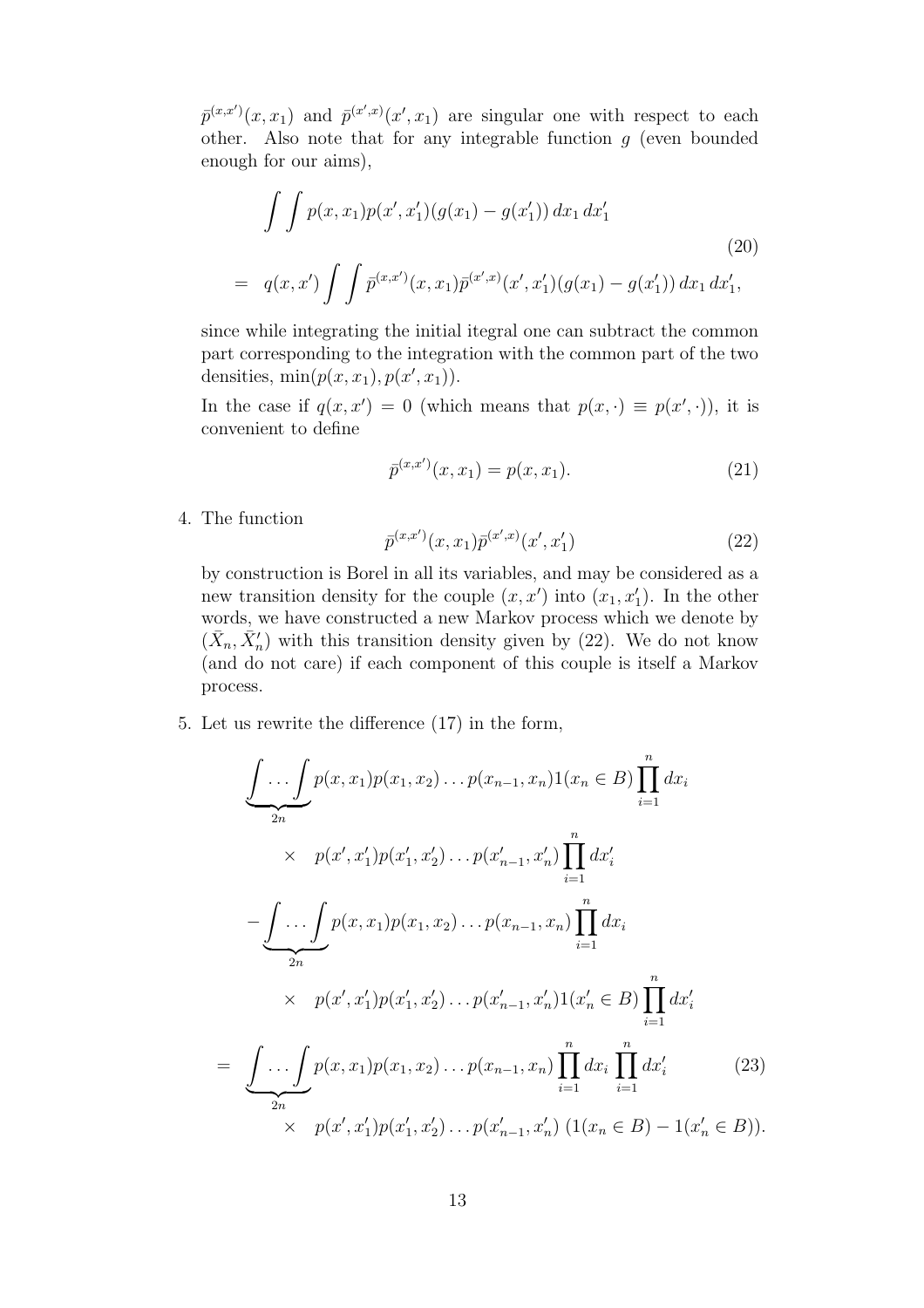6. Next, for each couple of variables  $(x_i, x'_i)$ ,  $1 \leq i \leq n-1$ , use the "unit" decomposition",

$$
1 = 1(x_i, x'_i \in B_R) + 1(x_i \notin B_R)
$$
, or  $x'_i \notin B_R$ ).

We use notation  $\alpha = (\alpha_1, \ldots, \alpha_{n-1})$  for  $(n-1)$ -tuples, where  $\alpha_i =$  $1(x_i, x'_j \in B_R)$ . Hence, the unit decomposition above can be represented in the form,  $1 = 1(\alpha_i = 1) + 1(\alpha_i = 0)$ . We will also use a "complete unit decomposition" for our integral in (24), namely,

$$
1 = \sum_{a} 1(\alpha = a),
$$

where the multi-index  $a = (a_0, \dots a_n)$  with  $a_i = 1$  or 0 runs over all its possible values, that is, all possible n-tuples of ones and zeros. Hence, represent our integral in (24) as

$$
\underbrace{\int \dots \int}_{2n} p(x, x_1) p(x_1, x_2) \dots p(x_{n-1}, x_n) \prod_{i=1}^n dx_i \prod_{i=1}^n dx'_i \sum_a 1(\alpha = a)
$$
  
 
$$
\times p(x', x'_1) p(x'_1, x'_2) \dots p(x'_{n-1}, x'_n) (1(x_n \in B) - 1(x'_n \in B)).(24)
$$

7. Next, let  $\#a := \sum_{i=0}^{n-1} 1(a_i = 1)$ , and consider the parts of the latter integral for which  $\#a \geq [cn]$  and for which  $\#a < [cn]$ ; we will use the identity,  $\{\#a < [cn]\} = \{\gamma_{[cn]} \geq n\}$ . Note that

$$
\underbrace{\int \dots \int}_{2n} p(x, x_1) p(x_1, x_2) \dots p(x_{n-1}, x_n)
$$
\n
$$
\times \prod_{i=1}^n dx_i \prod_{i=1}^n dx'_i \left( \sum_{a:\#a < [cn]} 1(\alpha = a) \right)
$$
\n
$$
\times p(x', x'_1) p(x'_1, x'_2) \dots p(x'_{n-1}, x'_n) \left( 1(x_n \in B) - 1(x'_n \in B) \right)
$$
\n
$$
= P_{x,x'}(\gamma_{[cn]} > n; X_n \in B) - P_{x,x'}(\gamma_{[cn]} \ge n; X'_n \in B).
$$

We stress out that here both probabilities are written for the initial processes  $X_k$  and  $X'_k$ , with the only correction that  $X'_0 = x'$  (at the end of the calculus, we can just integrate with respect to this variable  $x'$ ). Both probabilities can be estimated from above by the exponential bound (16),

$$
P_{x,x'}(\gamma_{[cn]} \ge n) \le C \exp(\epsilon(|x|+|x'|) - \lambda' n).
$$

Therefore, the difference of the two probabilities above by absolute value does not exceed the same value  $C \exp(\epsilon(|x| + |x'|) - \lambda' n)$ .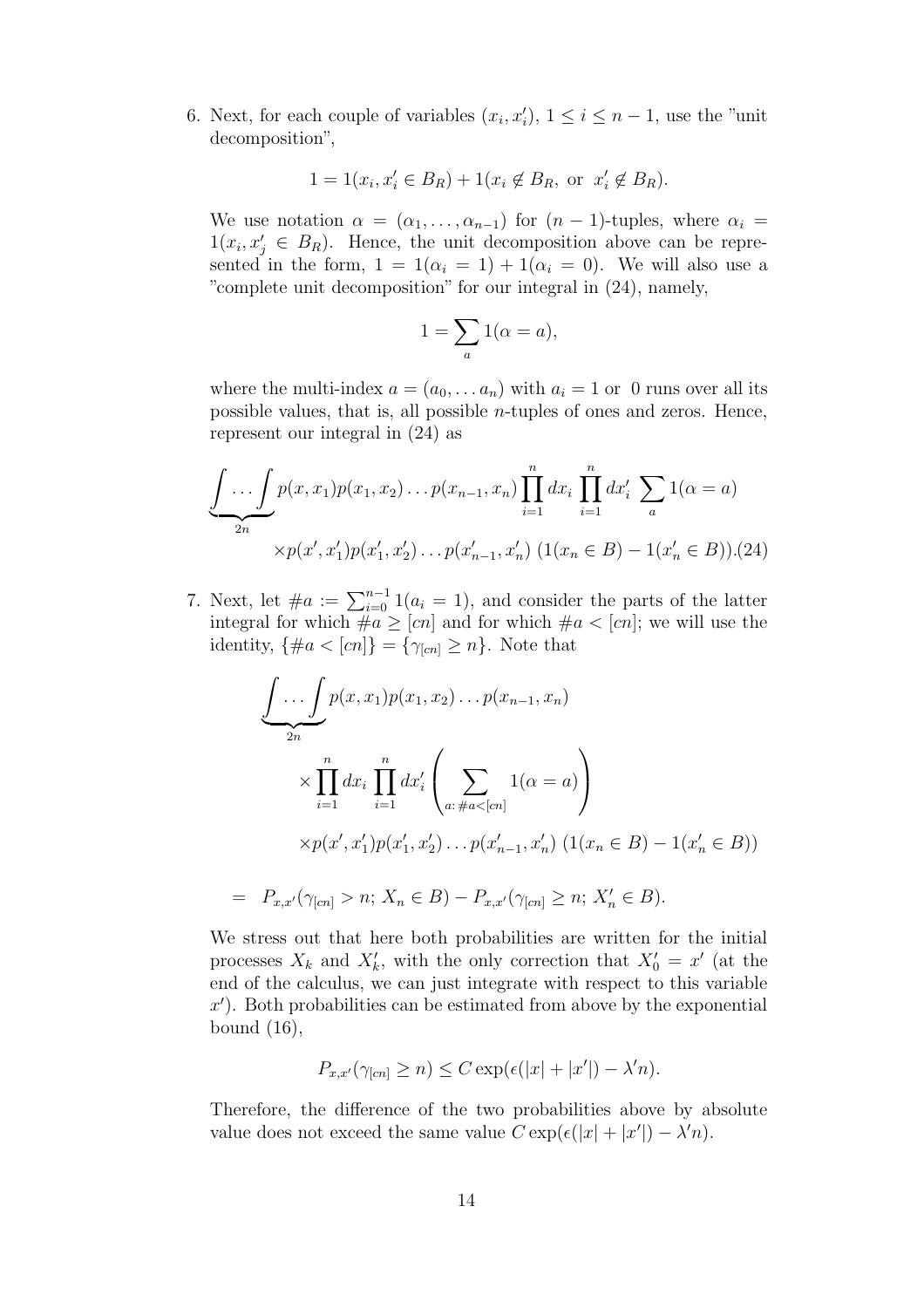8. Let us consider another part of the integral,

$$
\underbrace{\int \dots \int}_{2n} p(x, x_1) p(x_1, x_2) \dots p(x_{n-1}, x_n)
$$
\n
$$
\times \prod_{i=1}^{n} dx_i \prod_{i=1}^{n} dx'_i \left( \sum_{a: \#a \geq [cn]} 1(\alpha = a) \right)
$$
\n
$$
\times p(x', x'_1) p(x'_1, x'_2) \dots p(x'_{n-1}, x'_n) (1(x_n \in B) - 1(x'_n \in B))
$$

Take any  $[cn] \leq k \leq n$ , and consider the value

$$
\underbrace{\int \ldots \int}_{2n} p(x, x_1) p(x_1, x_2) \ldots p(x_{n-1}, x_n) \prod_{i=1}^n dx_i \prod_{i=1}^n dx'_i \sum_a 1(\alpha = a)
$$
\n
$$
\times p(x', x'_1) p(x'_1, x'_2) \ldots p(x'_{n-1}, x'_n) (1(x_n \in B) - 1(x'_n \in B)) 1 (\# \alpha = k).
$$

By our convention, the equalities  $\alpha = a$  and  $\#a = k$  mean that in this expression we integrate k times over the set  $B_R \times B_R$ , while  $(n - k)$ times over the set  $(R^d \times R^d) \setminus (B_R \times B_R)$ . Consider the *last* time strictly before *n* when the integration is over  $B_R \times B_R$ , e.g., suppose this is the integration over  $dx_{n-1}dx'_{n-1}$ . Then, according to the estimate (18) and definition (19),

$$
\int p(x_{n-1}, x_n) p(x'_{n-1}, x'_n) dx_n dx'_n
$$
  
\n
$$
\times (1(x_n \in B) - 1(x'_n \in B)) 1 (x'_{n-1} \in B_R, x_{n-1} \in B_R)
$$
  
\n
$$
= q(x_{n-1}, x'_{n-1}) \int \bar{p}^{x_{n-1}, x'_{n-1}} (x_{n-1}, x_n) \bar{p}^{x'_{n-1}, x_{n-1}} (x'_{n-1}, x'_n) dx_n dx'_n
$$
  
\n
$$
\times (1(x_n \in B) - 1(x'_n \in B)) 1 (x'_{n-1} \in B_R, x_{n-1} \in B_R).
$$

We have used here the identities, for any given  $x, x'$ 

$$
q(x, x') = q(x', x),
$$
  
\n
$$
p(x, x_1) = q(x, x')\overline{p}^{x, x'}(x, x_1) + \min(p(x, x_1), p(x', x_1)),
$$
  
\n
$$
p(x', x_1) = q(x', x)\overline{p}^{x', x}(x', x_1) + \min(p(x', x_1), p(x, x_1)),
$$

and, hence,

$$
p(x, x_1) - p(x', x_1) = q(x, x')(\bar{p}^{x, x'}(x, x_1) - \bar{p}^{x', x}(x', x_1)).
$$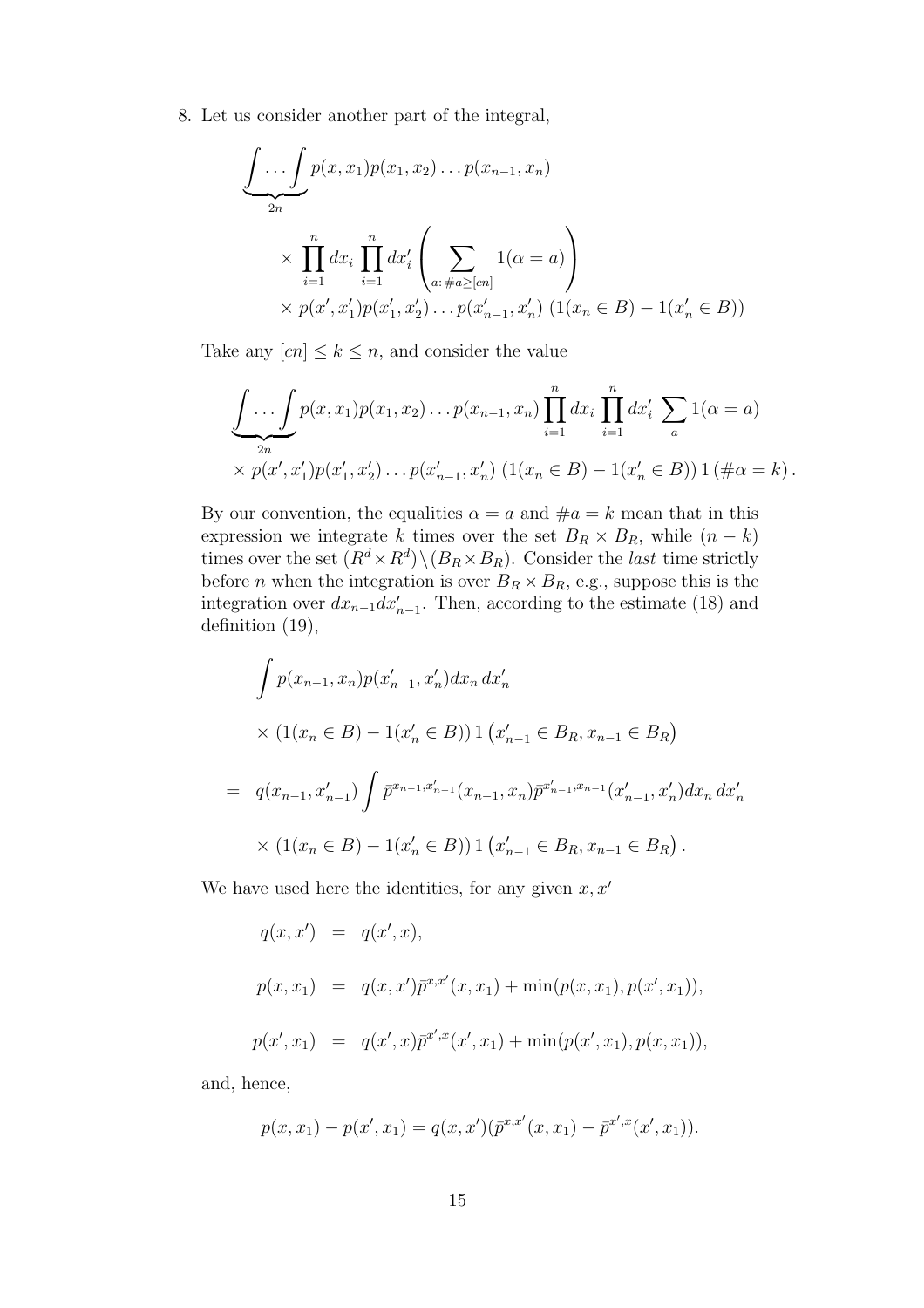9. Denote

$$
\hat{q}(x_i, x'_i) = \begin{cases} q(x_i, x'_i), & x_i, x'_i \in B_R, \\ 1, & \text{otherwise.} \end{cases}
$$

Using the same trick as before and induction, the integral in question can be rewritten in the form

$$
\underbrace{\int \dots \int}_{2n} p(x, x_1) \dots p(x_{n-1}, x_n) \prod_{i=1}^n dx_i \prod_{i=1}^n dx'_i}_{\times p(x', x'_1) \dots p(x'_{n-1}, x'_n) \ (1(x_n \in B) - 1(x'_n \in B)) \sum_{a: \#a=k} 1 (\alpha = a)
$$
\n
$$
= \underbrace{\int \dots \int}_{2n} \bar{p}^{x_1, x'_1}(x, x_1) \dots \bar{p}^{x_{n-1}, x'_{n-1}}(x_{n-1}, x_n) \prod_{i=1}^n dx_i}_{\times \bar{p}^{x', x}(x', x'_1) \dots \bar{p}^{x'_{n-1}, x_{n-1}}(x'_{n-1}, x'_n) \prod_{i=1}^n dx'_i}_{\times \hat{q}(x, x') \dots \hat{q}(x_{n-1}, x'_{n-1}) \ (1(x_n \in B) - 1(x'_n \in B)) \sum_{a: \#a=k} 1 (\alpha = a).
$$
\n(25)

10. In the last integral, we compute, in fact, the difference of two integrals over the transition densities  $(\bar{p})$ , certain indicator functions  $(1(x_n \in B))$ or  $1(x'_n \in B)$ , and a product of *n* functions  $(\hat{q})$  whose absolute values are bounded by 1, and (at least)  $k$  of these absolute values are less than or equal to the value  $q$  which, in turn is strictly less than 1. In terms of the process  $(\bar{X}_k, \bar{X}'_k)$ , this expression can be presented as follows,

$$
E_{x,x'} \prod_{i=0}^{n-1} \hat{q}(\bar{X}_i, \bar{X}'_i) \, 1 \left( \left( \sum_{i=0}^{n-1} 1(\bar{X}_i, \bar{X}'_i \in B_R) \right) = k \right) \times \left( 1(\bar{X}_n \in B_R) - 1(\bar{X}'_n \in B_R) \right).
$$

Hence, the whole expression (25) by absolute value does not exceed  $q^k$ .  $\sum$ So, the whole integral with  $[cn] \leq k \leq n$  is less than or equal to  $\sum_{k=0}^{n} k \leq C_{\alpha}[cn] \leq C_{\alpha}[cn]$  $\sum_{k=[cn]}^{n} q^k \leq Cq^{[cn]} \leq Cq^{cn-1}.$ 

11. Thence, we obtain the final estimate (12) with  $\lambda = \min(-c \ln q, \lambda')$ . The Theorem is proved.  $\Box$ 

There is no Exercises for this subsection.

#### 2.5 Final comments on convergence for  $X_t$

1. The contents of this section is an essentially rearranged and rewritten paper [19]; the calculus for the coupling method has been written for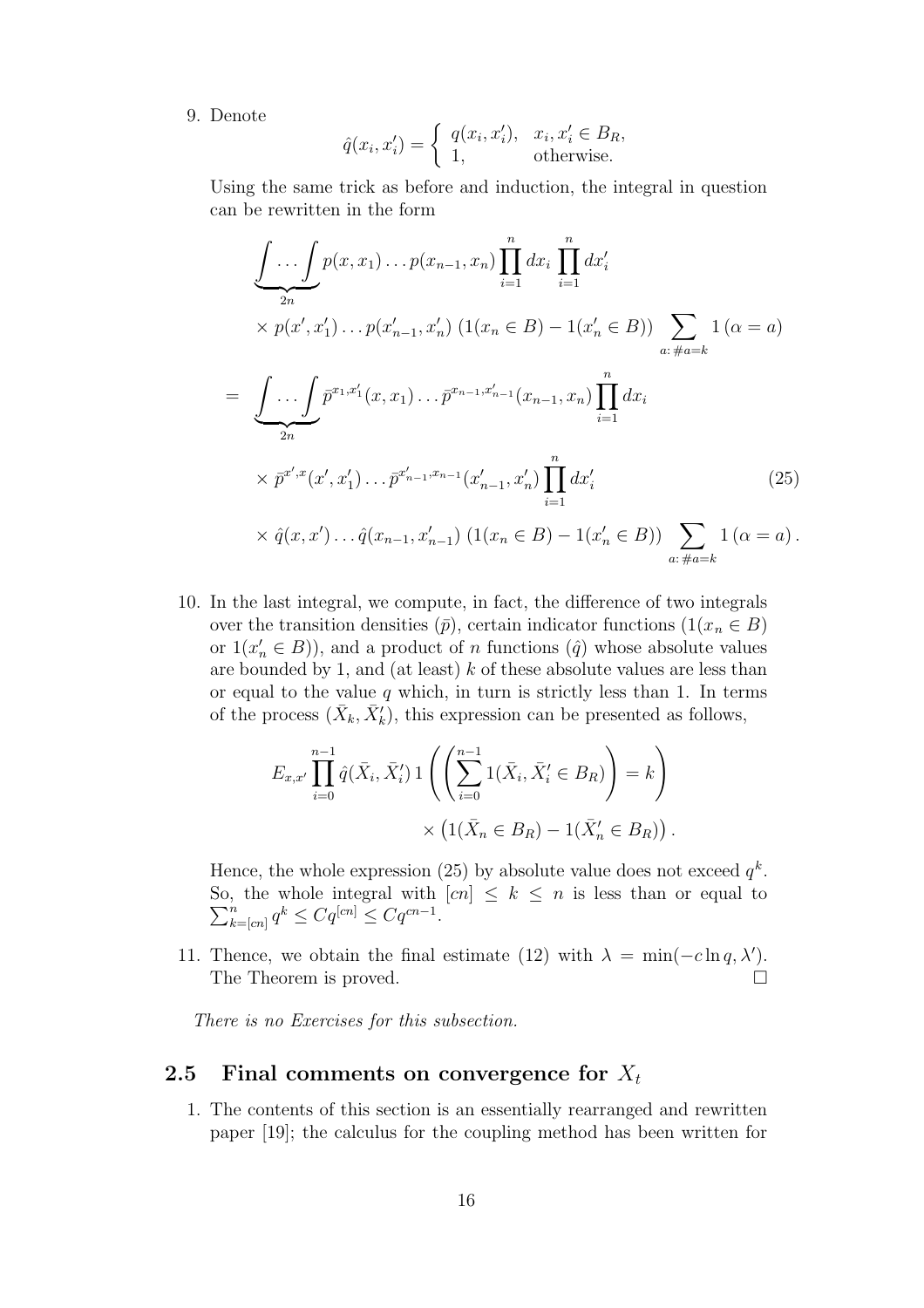this course. In this paper a nondegenerate variable diffusion coefficient case is considered, the density is not used, and the key tool which leads to establishing a local Doeblin type condition is Harnack's inequality. The same inequality also helps to investigate other cases including gradient type equations.

2. The weakest known to the lecturer assumption sufficient for existence of a (unique) stationary measure for a SDE in question reads,

$$
\limsup_{|x| \to \infty} \langle b(x), x \rangle < -1/2,
$$

see, e.g., [21] and independently [13]; it would not be surprising to find a similar result in other papers, too.

3. Currently, the weakest sufficient assumption which allows to get any qualitative bound for convergence rate in total variation metric reads,

$$
\limsup_{|x| \to \infty} \langle b(x), x \rangle < -3/2,
$$

see [21] or [20]. The rate of convergence is then polynomial in time, and similar bounds have been established for so called beta-mixing.

4. It looks like an open question what could be said about qualitative ergodic properties in the region

$$
-1/2 > \lim_{|x|\to\infty} \langle b(x), x \rangle \ge -3/2.
$$

5. Under the assumption

$$
\limsup_{|x| \to \infty} \langle b(x), x/|x|^a \rangle < 0, \quad 0 < a < 1,\tag{26}
$$

intermediate convergence and mixing bounds of the kind  $C(x) \exp(-ct^b)$ with certain  $0 < b < 1$  are established, see [7].

- 6. Lower bounds have been obtained showing "epsilon-optimal" nature of upper bounds under the assumption (26) with  $0 \le a \le 1$  (including the endpoints).
- 7. There are partial results about convergence and mixing for gradient type SDEs, cf. [22]. The methods for establishing recurrence properties here are different.

# 3 Convergence to equilibrium for  $X_t^h$

Now, we turn to the Euler scheme (2). Although this section is intended to be the main, along with the next one, in the notes we only give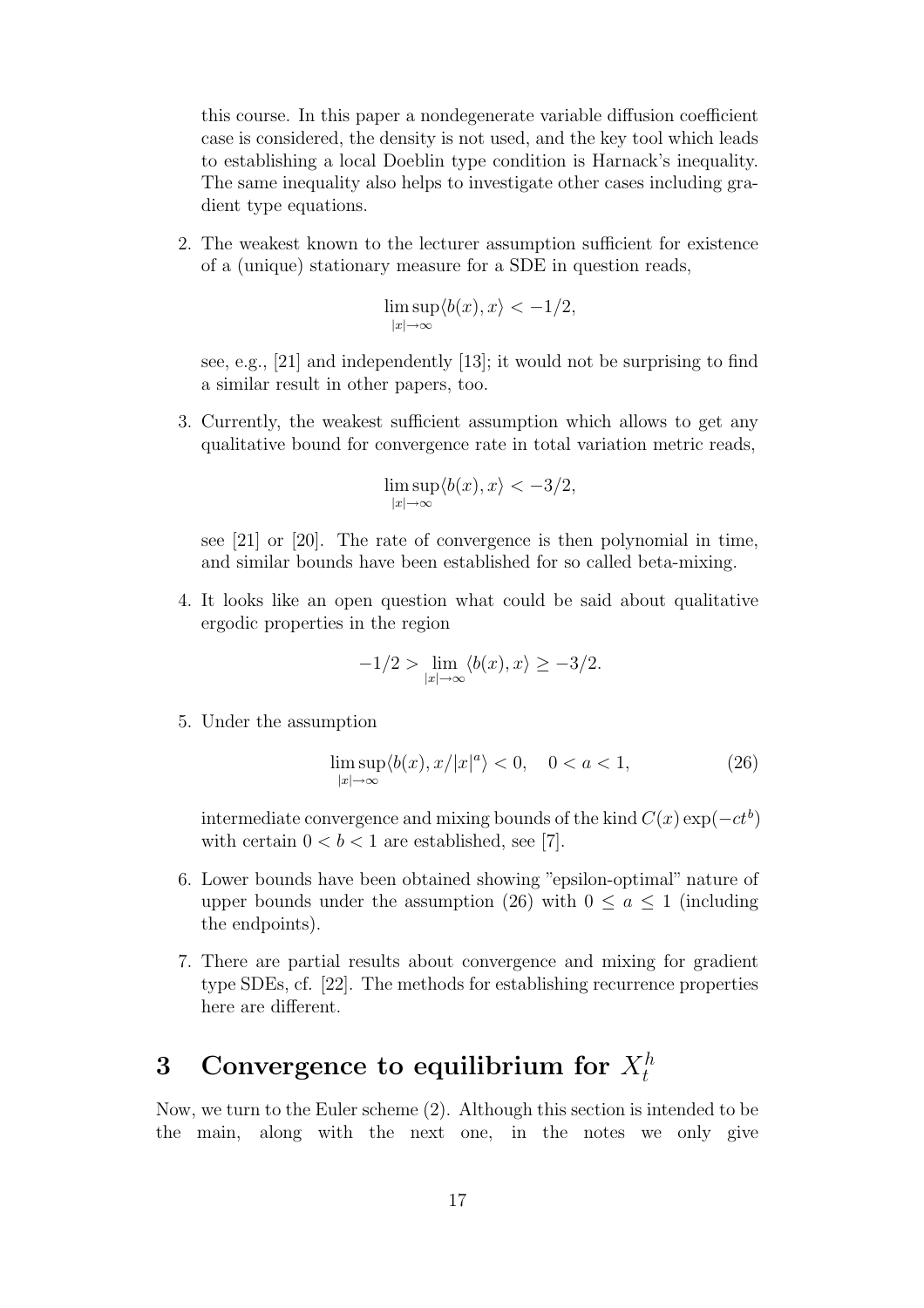some comments, because of an available reference [9] at http://www.newton.cam.ac.uk/preprints/NI03065.pdf. In the class this problem will be considered in more detail.

The first question is whether there is a (unique) stationary measure for the process  $X_t^h$ , and what is the rate of convergence to this measure, that is, if a uniform convergence rate bound independent on  $h$  exists. We notice that once we know the answer to this question, it is not hard also to show that the exact and approximate stationary measures  $\mu_{\infty}$  and  $\mu_{\infty}^{h}$  are close, at least, in weak topology as  $h$  is small, e.g., due to the Theorem 1. To get to a similar conclusion in total variation metric, one would need Local Limit Theorem type results for the densities  $p_t^h(x, x')$  and  $p_t(x, x')$ , see, e.g., [10] or [1].

Recall that the bounds for convergence in Corollary 1 and in Theorem 6 were based on two auxiliary bounds: Doeblin type condition (11) and recurrence bounds (10). It is natural to suggest, and the calculus in the previous subsection fully confirms this view, that had we established uniform bounds of both kinds which had not depended on h, say, for  $h \leq h_0$  with some  $h_0$ , the result would be indeed uniform bounds for convergence rate for  $\mu_t^h$  similar to Corollary 1.

Uniform – at least for small  $h$  – recurrence bounds similar to (10) can be established, indeed, under the assumptions like  $(E1)$ , or  $(E2)$ , or likewise. The idea is very similar to the continuous time case, however, in discrete time we cannot use such a nice tool as Itô's formula, and instead a careful analysis based on Taylor's expansion is used. Evidently, this is more involved, and this is why we do not go into details here at all. Some relevant calculus can be found in [9] (where a more general non-gaussian noise  $\xi_n$  is considered).

The second auxiliary estimate similar to (11) for Gaussian  $\xi$ 's can be deduced from Harnack inequality which holds true for Itô processes, not necessarily Markov diffusions; the Euler scheme provides exactly such processes,  $X_t^h$ . Since this approach is not elementary, we present here a weaker result of the same kind which is less involved, at least, in principle, although it requires additional assumptions on coefficient b. On the other hand, the approach is based on Malliavin's calculus for approximation processes, and can be applied to much more general  $\xi$ 's than Gaussian. Notice that in our case of unit diffusion matrix, one more approach is possible, different from both "Harnack's" and "Malliavin's", and it does not require any additional smoothness. Nevertheless, this short course is not a right place where it could be presented.

## 4 On processes with parameters

Let the coefficient b (and also  $\sigma$  if it were not constant) depend on a parameter,  $\alpha \in \mathbb{R}^d$  (the fact that the dimension d is the same has no importance here, although we wish this dimension to be finite). The problem under consideration here is whether the invariant density depends smoothly on this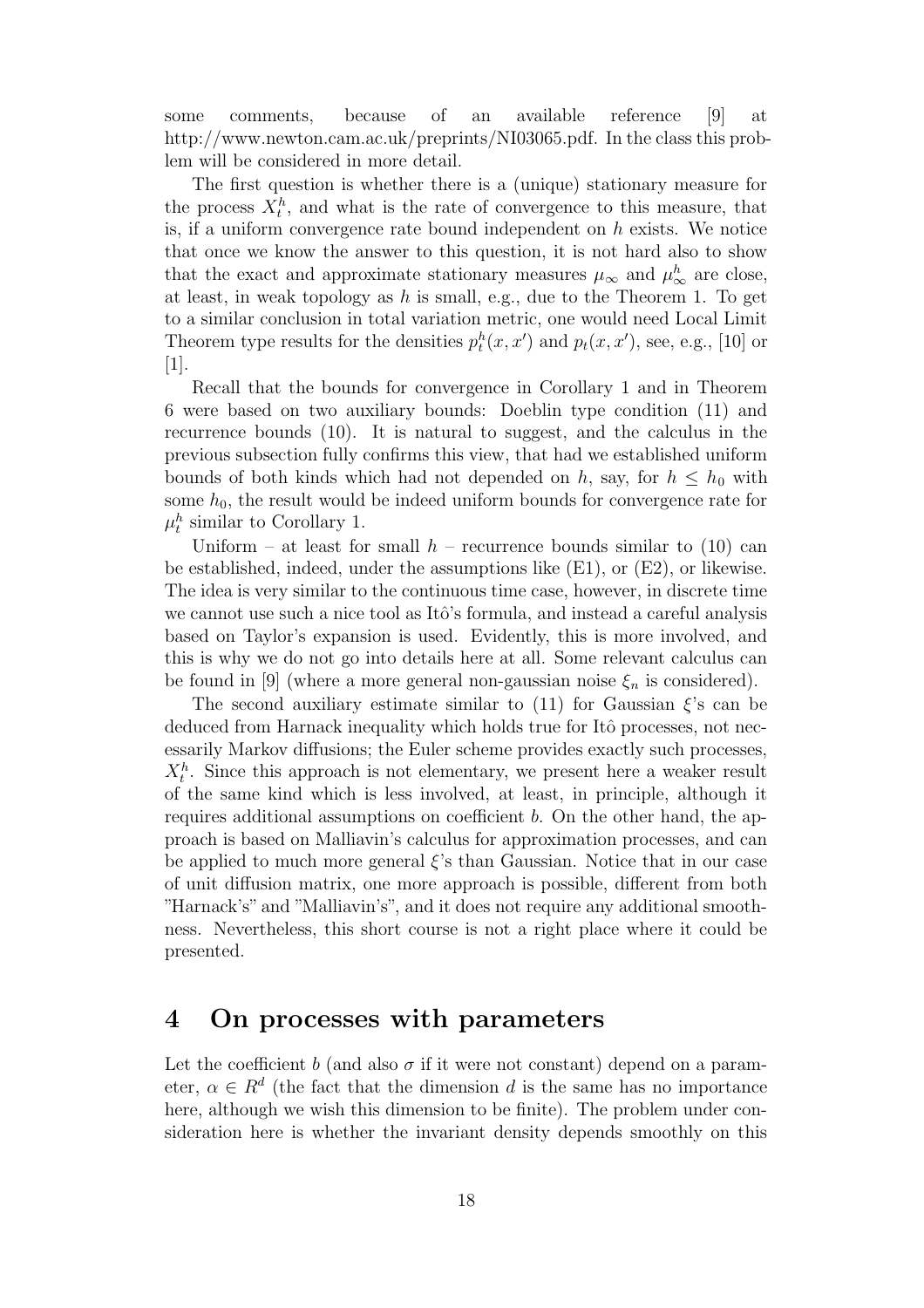parameter. Certainly, we assume that the coefficient is itself smooth enough as a function of  $\alpha$ . Stress out that we are looking for one or several derivatives of the limiting density, not just continuity; the latter is not difficult indeed.

The answer about smoothness is easy only in a few special cases: (1) for a compact semigroup with a spectral gap for the generator (then one can use the results of perturbation theory); (2) for an SDE with a gradient type drift (which allows an explicit representation of the invariant density):  $dX_t = dW_t - \nabla U(X_t) dt$  with appropriate function U.

Exercise 17 Write down an "explicit" representation for the latter case and explain how to check smoothness with respect to a parameter.

#### 4.1 Assumptions

We will establish the property  $p(x, \cdot) \in C^1(\mathbb{R}^d)$ , although in principle the same approach allows to get conditions for several derivatives, too. As earlier, we are using the assumptions which lead to the most simple calculus, not trying to establish the best possible estimates. Under weaker in some respect condition, close results can be found in [27, 16]; however, certain smoothness assumptions in this text are better than those in [16] for SDEs, this concerns assumptions with respect to state variables  $(x, x')$  (on the third side, recall that we consider the case of constant diffusion here, even though most of the result could be extended for more general case). We formulate the assumptions and give some arguments why such assumptions are reasonable for those who wished to have all conditions in terms of the coefficients of our SDE (the lecturer does share this point of view). In all assumptions below, there exist the values  $\epsilon$ ,  $\delta$  and C.

A1 For any  $\epsilon \leq \epsilon_0$ , there exist  $C, \delta > 0$  such that

var 
$$
(\mu_t^x - \mu_\infty) \leq C \exp(\epsilon |x| - \delta t);
$$

(See the Corollary 1.)

A2 For any  $\epsilon \leq \epsilon_0$ , there exists  $C > 0$  such that

$$
\exp(-\epsilon|x|) \sup_{t < \infty} \int \exp(\epsilon|x'|) \mu_t^x(dx') + \int \exp(\epsilon|x'|) \mu_\infty(dx') \le C;
$$

(This condition has been justified in the Lemma 1 under the assumption (E2). One possible reasonable generalisation, – not speaking of polynomial convergence setting, – is to use different epsilons in the left hand side and right hand side of this inequality.)

 $A3_i$ 

$$
p(x, x', \cdot) \in C_b^i
$$
 uniformly in  $(x, x')$ ;

(This can be justified using the PDE technique for coefficients from  $C<sup>1</sup>$  in  $\alpha$  uniformly with respect to the main variable. 'Uniformly' here means that the norms  $|\cdot|_{C^i}$  are uniformly bounded.)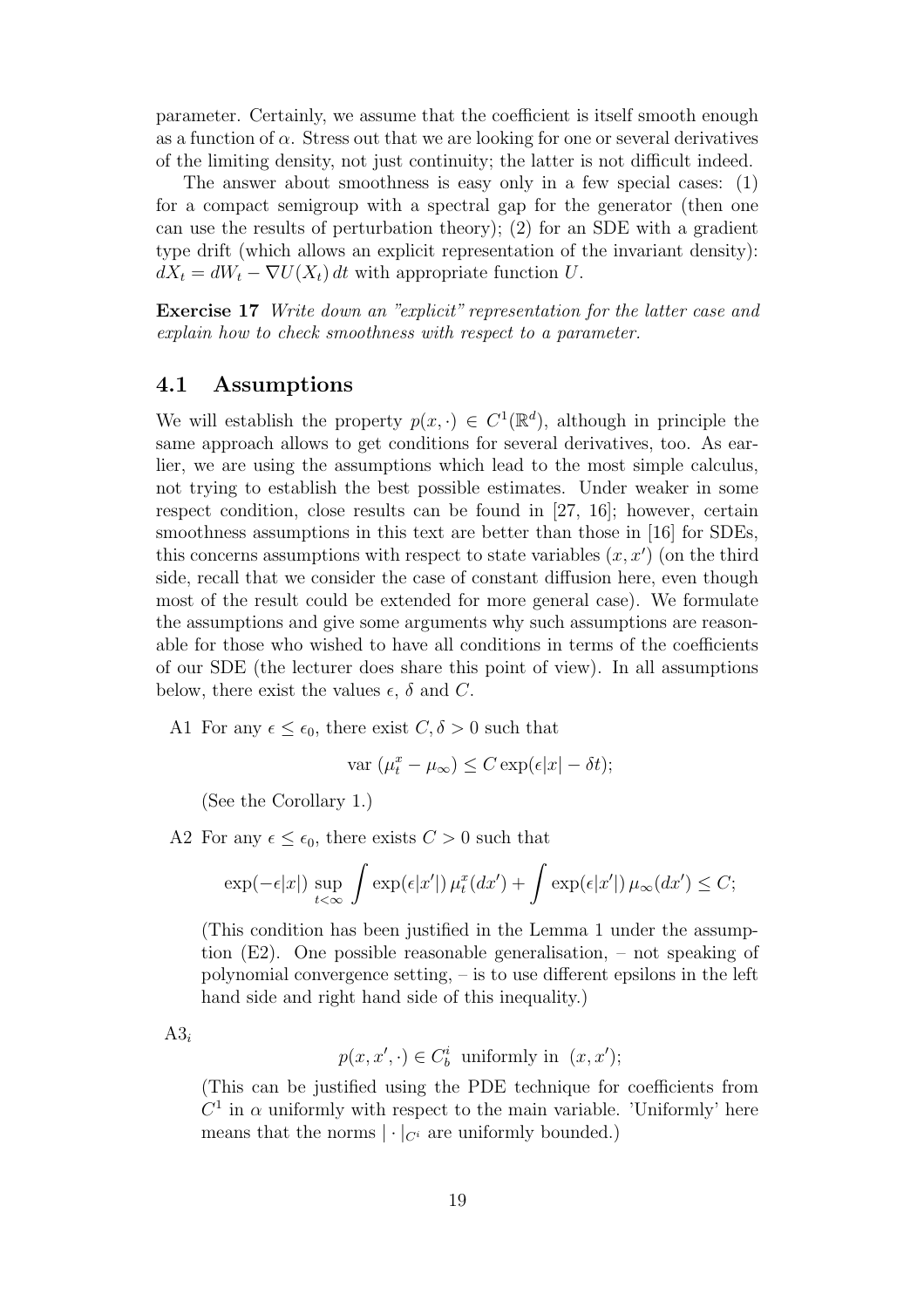A4<sub>i</sub> For any  $\epsilon \leq \epsilon_0$ , there exists  $C > 0$  such that

$$
p(x, x', \alpha) + |\nabla^i_{\alpha} p(x, x', \alpha)| \leq C_i \exp(-\epsilon |x - x'|).
$$

(We could, of course, use Gaussian type bounds here  $C \exp(-\epsilon |x - x'|^2)$ , however, this does not really provide any further simplification of the calculus. The bound for p itself is standard. The bound for  $\nabla_{\alpha} p$  can be justified using the PDE technique.)

#### 4.2 Smoothness of invariant density

**Theorem 7** Under assumptions  $A1, A2, A3_i, A4_i$ , the invariant density  $p(x, \cdot) \in \mathbb{R}$  $C^i.$ 

**Proof** for the case  $i = 1$  only.

1. From the standing assumptions the following assertions follow: for any  $\epsilon \leq \epsilon_0$ , there exist  $\delta > 0$  and  $C > 0$  such that

$$
\sup_{n} p_n(x, x', \alpha) \le C < \infty;
$$
\n(27)

$$
|p_n(x, x', \alpha) - p_{\infty}(x', \alpha)| \leq C \exp(\epsilon |x| - \delta n); \tag{28}
$$

$$
p_{\infty}(x', \alpha) \leq C \exp(-\epsilon |x'|/2); \tag{29}
$$

$$
\sup_{n} p_n(x, x', \alpha) \leq C \exp(\epsilon |x| - \epsilon |x'|/2); \tag{30}
$$

$$
|p_n(x, x', \alpha) - p_{\infty}(x', \alpha)| \leq C \exp\left(\epsilon |x| - \frac{\epsilon |x'|}{4} - \frac{\delta n}{2}\right). \quad (31)
$$

We stress out that some of the inequalities will be used with different values of  $\epsilon$ .

#### Exercise 18 Show all. Hint: use the Chapman - Kolmogorov equation.

- 2. Solutions.
	- (a) (27) is indeed a straightforward consequence of the Chapman Kolmogorov and the assumption  $p \leq C$ .
	- (b) (28): we have,

$$
|p_n(x, x') - p_\infty(x')|
$$
  
= 
$$
\int (p_{n-1}(x, \tilde{x}) - p_\infty(\tilde{x})) p(\tilde{x}, x') d\tilde{x}
$$

 $\begin{array}{c} \hline \end{array}$  $\overline{\phantom{a}}$  $\overline{\phantom{a}}$  $\vert$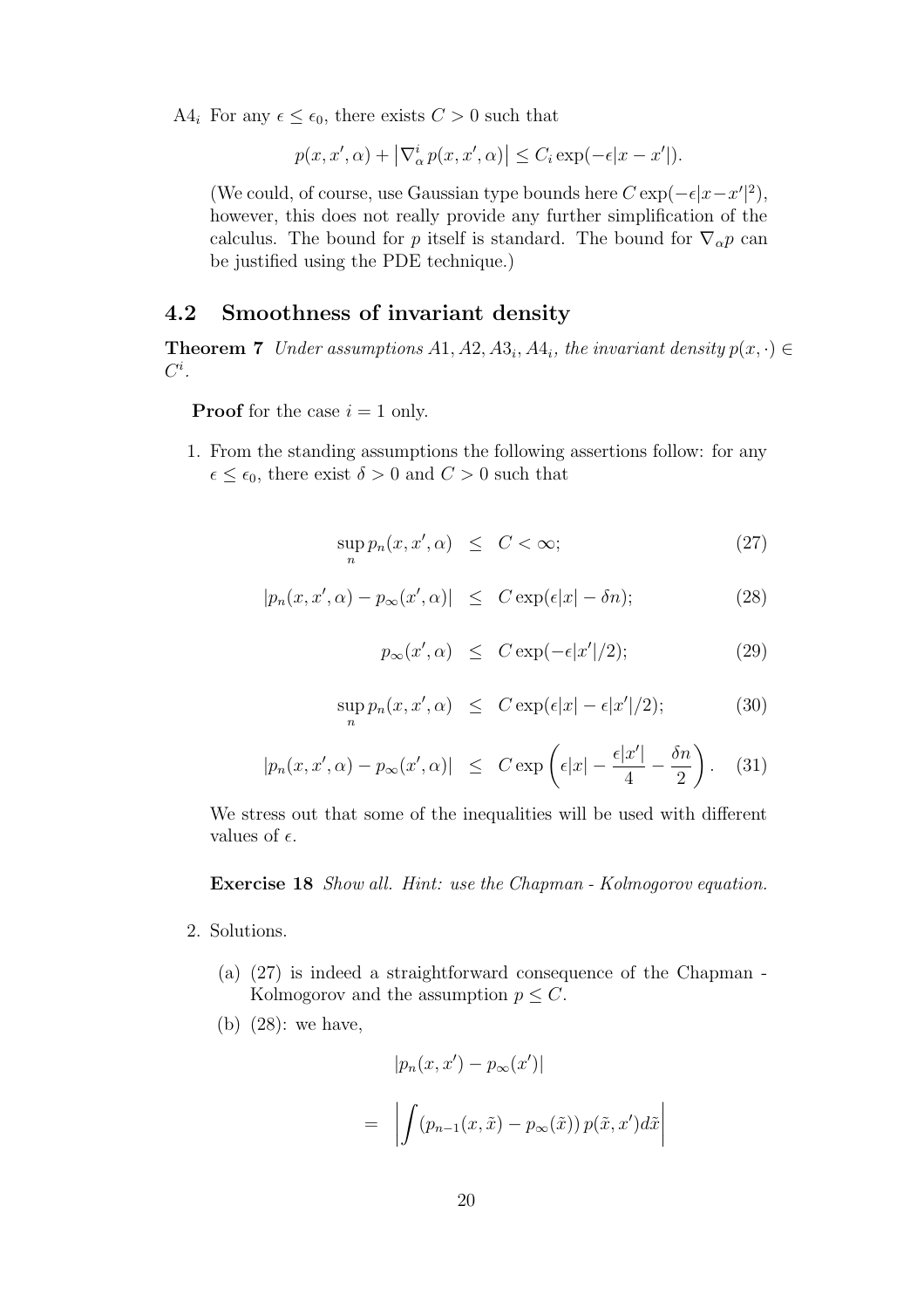$$
\leq C \operatorname{var} \left( \mu_{n-1}^x - \mu_\infty \right)
$$
  

$$
\leq C \exp(\epsilon |x| - \delta (n - 1)),
$$

due to the A1 assumption.

(c) (29): we have, due to the A2 assumption,

$$
p_{\infty}(x') = \int p_{\infty}(\tilde{x})p(\tilde{x}, x') d\tilde{x}
$$
  
\n
$$
\leq C \int p_{\infty}(\tilde{x}) \exp(-\epsilon |\tilde{x} - x'|) d\tilde{x}
$$
  
\n
$$
\leq C \int \exp(\epsilon |\tilde{x}|)p_{\infty}(\tilde{x}) \exp(-\epsilon |\tilde{x} - x'| - \epsilon |\tilde{x}|) d\tilde{x}
$$
  
\n
$$
= C \int \exp(\epsilon |\tilde{x}|)p_{\infty}(\tilde{x}) \exp(-\epsilon |\tilde{x} - x'| - \epsilon |\tilde{x}|)1(|\tilde{x}| \geq |x'|/2) d\tilde{x}
$$
  
\n
$$
+ C \int \exp(\epsilon |\tilde{x}|)p_{\infty}(\tilde{x}) \exp(-\epsilon |\tilde{x} - x'| - \epsilon |\tilde{x}|)1(|\tilde{x}| < |x'|/2) d\tilde{x}
$$
  
\n
$$
\leq 2C \int \exp(\epsilon |\tilde{x}|)p_{\infty}(\tilde{x}) \exp(-\epsilon |x'|/2) d\tilde{x}
$$
  
\n
$$
\leq 2C \exp(-\epsilon |x'|/2) d\tilde{x}.
$$

(d) (30): using, in particular, already established (28-29) and the same hint as above, we get,

$$
p_n(x, x') = \int p_{n-1}(x, \tilde{x}) p(\tilde{x}, x') d\tilde{x}
$$
  
\n
$$
\leq \int p_{\infty}(\tilde{x}) p(\tilde{x}, x') d\tilde{x} + |\int (p_{n-1}(x, \tilde{x}) - p_{\infty}(\tilde{x})) p(\tilde{x}, x') d\tilde{x}|
$$
  
\n
$$
\leq p_{\infty}(x') + C \int \exp(\epsilon|\tilde{x}|) (p_{n-1}(x, \tilde{x}) - p_{\infty}(\tilde{x}))
$$
  
\n
$$
\times \exp(-\epsilon|\tilde{x} - x'| - \epsilon|\tilde{x}|) (1(|\tilde{x}| \leq |x'|/2) + 1(|\tilde{x}| < |x'|/2)) d\tilde{x}
$$

$$
\leq C \exp(-\epsilon |x'|/2) + 2C \exp(\epsilon |x| - \epsilon |x'|/2).
$$

(e) (31): follows from (28) and (30) due to the identity  $a = a^{1/2} a^{1/2}$ .

3. Denote

$$
Lf(x) := E_x f(X_1) - f(x), \quad q_n(x, x', \alpha) = \partial_{\alpha_i} p_n(x, x', \alpha).
$$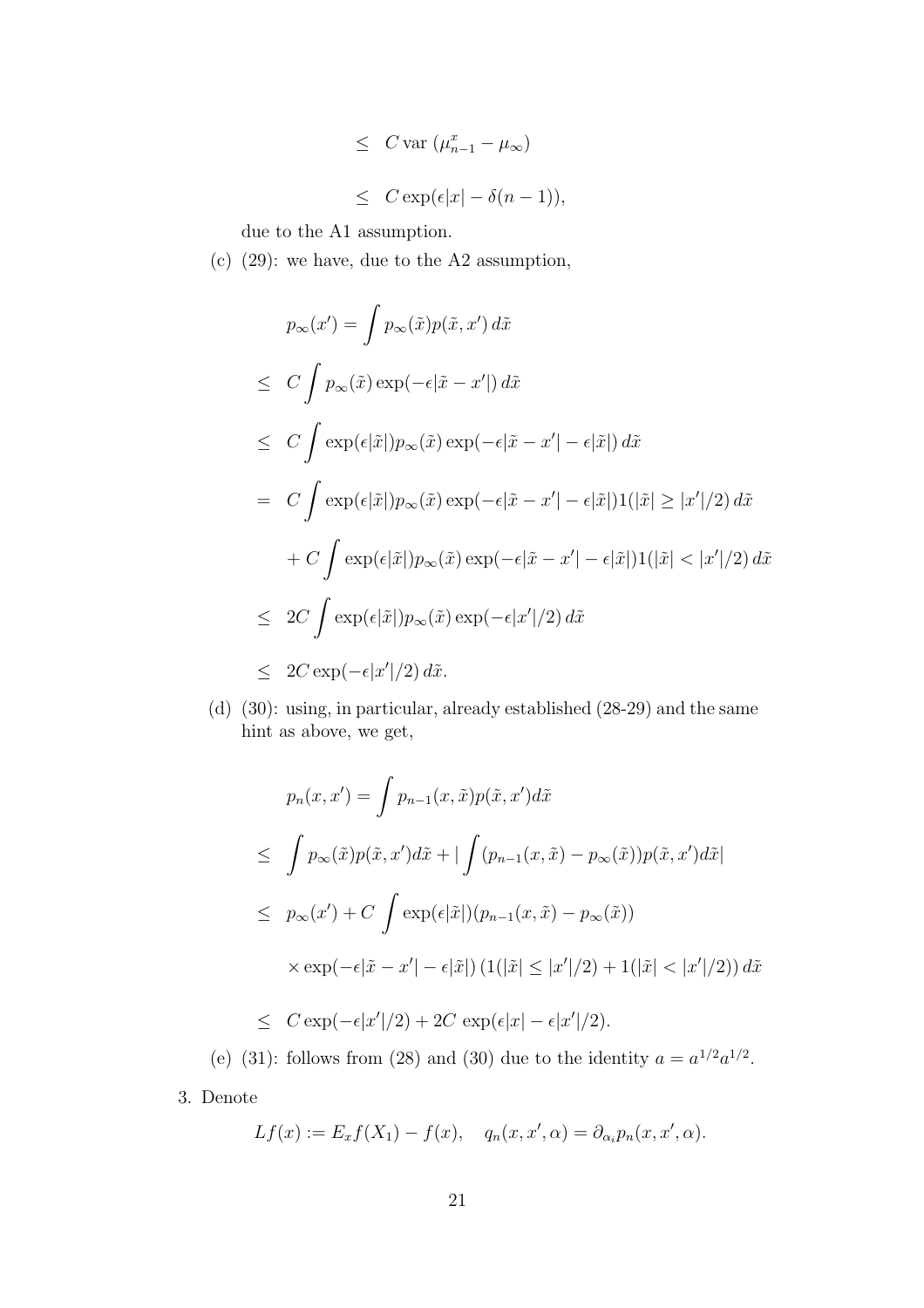By virtue of the Chapman - Kolmogorov equation,

$$
p_{n+1}(x, x') - p_n(x, x') = (Lp_n(\cdot, x')) (x).
$$

Exercise 19 Show.

4. Hence, by taking derivative, we get,

$$
q_{n+1}(x, x') - q_n(x, x') = (Lq_n(\cdot, x')) (x) + f_n^1(x, x'), \quad n \ge 0,
$$
 (32)

where

$$
q_0(x, x') := 0
$$
, and  $f_n^1(x, x') := \int (\partial_{\alpha_i} p(x, \tilde{x})) p_n(\tilde{x}, x') d\tilde{x}$ .

Notice that  $f^1$  is continuous in  $\alpha$ .

5. We will need certain properties of the function  $f^1$ :

$$
\int f_n^1(x, x') dx' = 0; \tag{33}
$$

$$
\left|f_n^1(x, x')\right| \le C \exp(\epsilon |x| - \epsilon' |x'| - \delta' n),\tag{34}
$$

with  $\epsilon' = \epsilon/8$ ,  $\delta' = \delta/4$ .

Exercise 20 Show both.

6. Solutions.

(a) (33):

$$
\int f_n^1(x, x') dx' = \int \int (\partial_{\alpha_i} p(x, \tilde{x})) p_n(\tilde{x}, x') d\tilde{x} dx'
$$

$$
= \int (\partial_{\alpha_i} p(x, \tilde{x})) \left( \int p_n(\tilde{x}, x') dx' \right) d\tilde{x}
$$

$$
= \int (\partial_{\alpha_i} p(x, \tilde{x})) d\tilde{x} = \partial_{\alpha_i} \int p(x, \tilde{x}) d\tilde{x} = 0,
$$

because the integral  $\int |\partial_{\alpha_i} p(x, \tilde{x})| d\tilde{x}$  converges uniformly in  $\alpha$ , due to the assumption A4.

(b) (34): we have,

$$
\left|f_n^1(x, x')\right| \le \left| \int \left(\partial_{\alpha_i} p(x, \tilde{x})\right) p_{\infty}(x') d\tilde{x} \right|
$$

$$
+ \left| \int \left(\partial_{\alpha_i} p(x, \tilde{x})\right) \left(p_n(\tilde{x}, x') - p_{\infty}(x')\right) d\tilde{x} \right|.
$$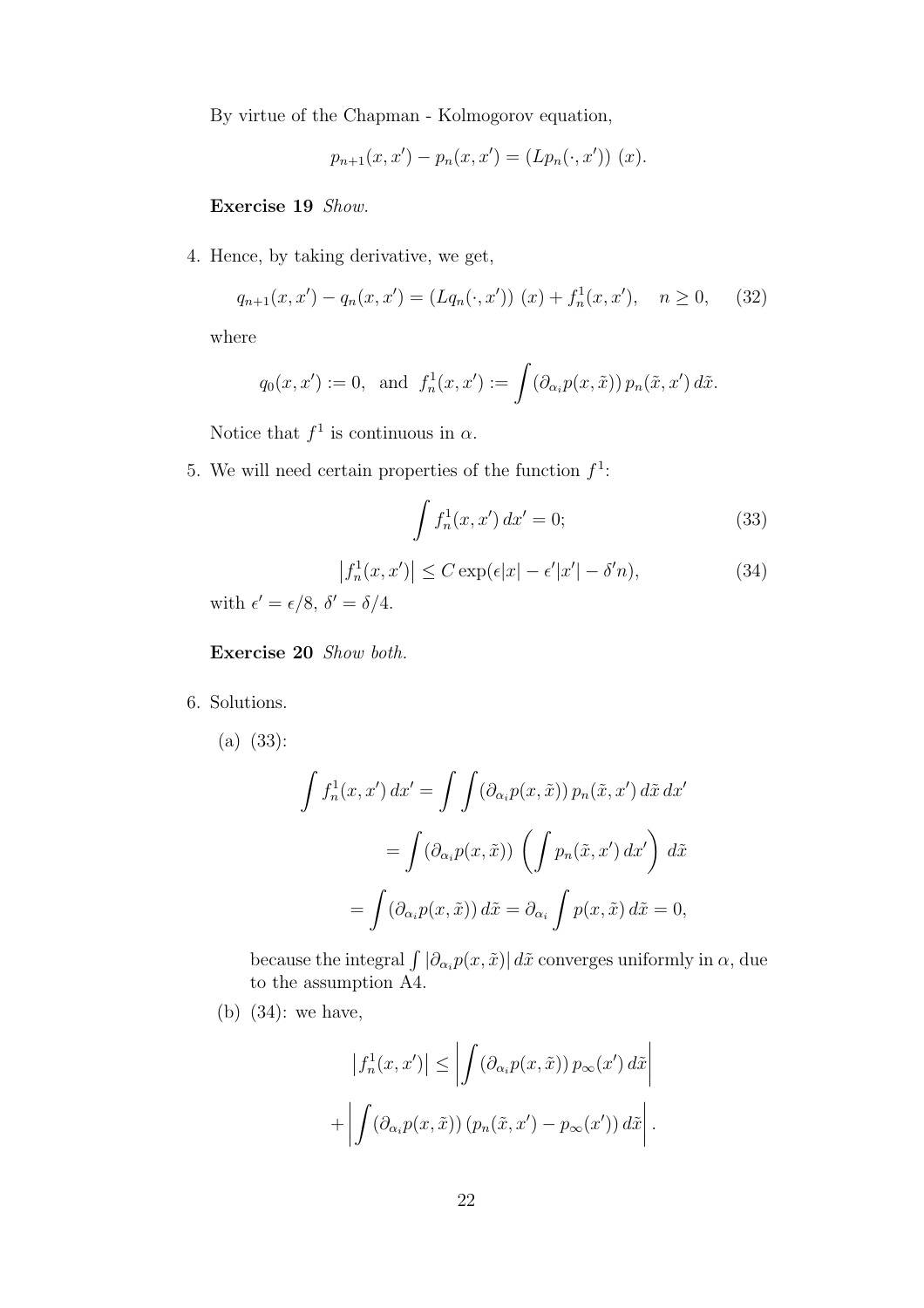Note that

$$
\int (\partial_{\alpha_i} p(x, \tilde{x})) p_{\infty}(x') d\tilde{x} = p_{\infty}(x') \partial_{\alpha_i} \int (p(x, \tilde{x})) d\tilde{x} = 0.
$$

Hence, due to A4 and (31) which we use with  $\epsilon/2$  instead of  $\epsilon$  (this only changes the constants  $C, \delta$ ,

$$
\begin{aligned}\n\left| f_n^1(x, x') \right| &\leq \left| \int (\partial_{\alpha_i} p(x, \tilde{x})) \left( p_n(\tilde{x}, x') - p_\infty(x') \right) d\tilde{x} \right| \\
&\leq C \int \exp(-\epsilon |x - \tilde{x}|) \exp(\epsilon |\tilde{x}|/2 - \epsilon |x'|/8 - \delta n/4) d\tilde{x} \\
&= C \exp(-\epsilon |x'|/8 - \delta n/4) \int \exp(-\epsilon |x - \tilde{x}|) \exp(\epsilon |\tilde{x}|/2) d\tilde{x} \\
&\leq C \exp(-\epsilon |x'|/8 - \delta n/4) \int \exp(\epsilon |x| - \epsilon |\tilde{x}|/2) d\tilde{x} \\
&= C \exp(\epsilon |x| - \epsilon |x'|/8 - \delta n/4).\n\end{aligned}
$$

We have used the elementary inequality  $|x - \tilde{x}| \ge |\tilde{x}| - |x|$ .

7. The equation (32) has a solution with in some sense explicit representation,

$$
q_n(x, x') = \sum_{s=0}^{n-1} \int f_s^1(x'', x') p_{n-1-s}(x, x'') dx''
$$
 (35)

It is easy to see that in terms of the Markov process  $X_n$  with transition density  $p(x, x')$ , this formula may be rewritten as

$$
q_n(x, x') = E_x \sum_{s=0}^{n-1} f_s^1(X_{n-1-s}, x').
$$
 (36)

Exercise 21 Show the formula (35) or equivalently (36).

- 8. Solution.
	- (a) For  $n = 0$  we have  $q_0(x, x') = 0$ , the assertion holds true.
	- (b) Suppose we have checked the formula for  $n$ . Then let us verify it for  $n + 1$ . We have,

$$
q_{n+1}(x, x') = E_x \sum_{s=0}^{n-1} f^1(X_{n-s}, x') + f_n^1(x, x')
$$
  
= 
$$
E_x \sum_{s=0}^{n} f^1(X_{n-s}, x').
$$

Hence, by induction the representation (36) or equivalently (35) is proved.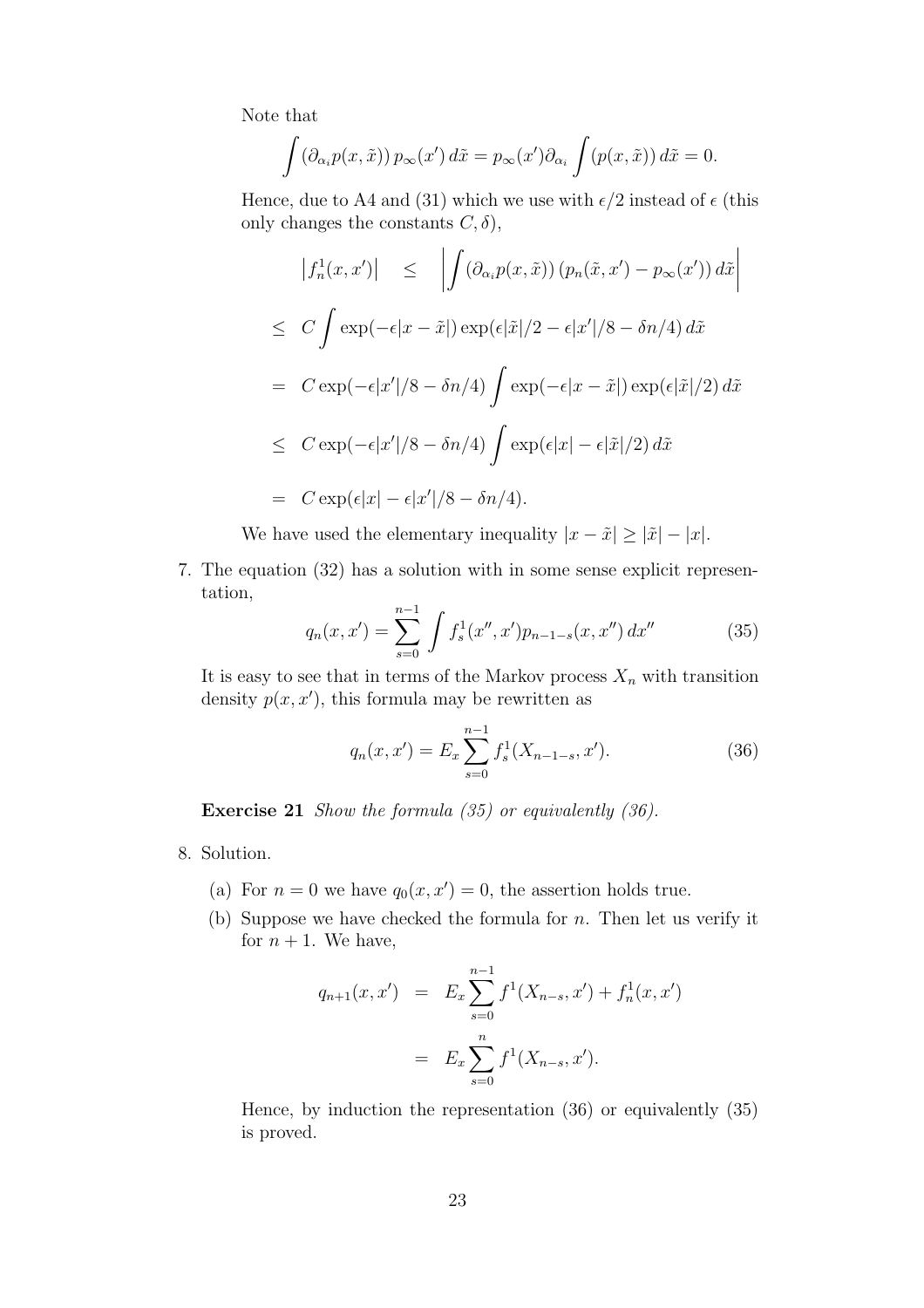9. We suspect that the function  $q_n$  has a limit as  $n \to \infty$ . So it is natural to define

$$
q_{\infty}(x') := \sum_{s=0}^{\infty} \int f_s^1(x'', x') p_{\infty}(x'') dx''.
$$
 (37)

We have extended the sum to infinity, and replaced the indices  $n - s$ in  $p_{n-s}$  also by  $\infty$ . Stress out that this suggestion is just a guess, so at this stage we do not pretend that this is rigorous. However, the next step is to verify whether this suggestion is right or not.

10. Let us show that the series for  $q_{\infty}$  does converge. Firstly, each term is finite because of the bounds (34) and (30),

$$
\int |f_s^1(x'', x')p_\infty(x'')| dx''
$$
  
\n
$$
\leq C \int \exp(\epsilon |x''|/3 - \epsilon' |x'| - \delta' s) \exp(-\epsilon |x''|) dx''
$$
  
\n
$$
\leq C \exp(-\epsilon' |x'| - \delta' s) < \infty.
$$
 (38)

Secondly, the factor  $\exp(-\delta' s)$  here makes the series converge indeed.

11. Once the sum for  $q_{\infty}$  converges, it defines a function continuous in  $\alpha$ . As a next step, let us show that

$$
q_n(x, x') \to q_\infty(x'). \tag{39}
$$

Indeed, we can represent the difference  $q_n - q_\infty$  as a sum of three terms,

$$
q_n(x, x') - q_\infty(x') = \sum_{s=0}^{\lfloor n/2 \rfloor} \int f_s^1(x'', x') (p_{n-s}(x, x'') - p_\infty(x'')) dx''
$$
  
+ 
$$
\sum_{s=\lfloor n/2 \rfloor+1}^n \int f_s^1(x'', x') p_{n-s}(x, x'') dx''
$$
  
- 
$$
\sum_{s=\lfloor n/2 \rfloor+1}^\infty \int f_s^1(x'', x') p_\infty(x'') dx''.
$$

Due to the inequality (38), the second and third term do not exceed the series  $\sum_{s=[n/2]+1}^{\infty} C(x, x') \exp(-\delta' s) \leq C(x, x') \exp(-\delta' n/2)$ (with a new constant  $C(x, x')$ ). The first term due to the bound (31), does not exceed a similar sum  $\sum_{s=0}^{\lfloor n/2 \rfloor} C(x, x') \exp(-\delta(n-s)/2) \le$  $C(x, x') \exp(-\delta n/2)$ . So, (39) holds true. Moreover, in fact, we get an estimate for this convergence,

$$
|q_n(x, x') - q_\infty(x')| \le C \exp(\epsilon |x| - \epsilon' |x'| - \delta'' n). \tag{40}
$$

12. Let us, finally, show that  $q_{\infty}(x') = \partial_{\alpha_i} p_{\infty}(x')$ .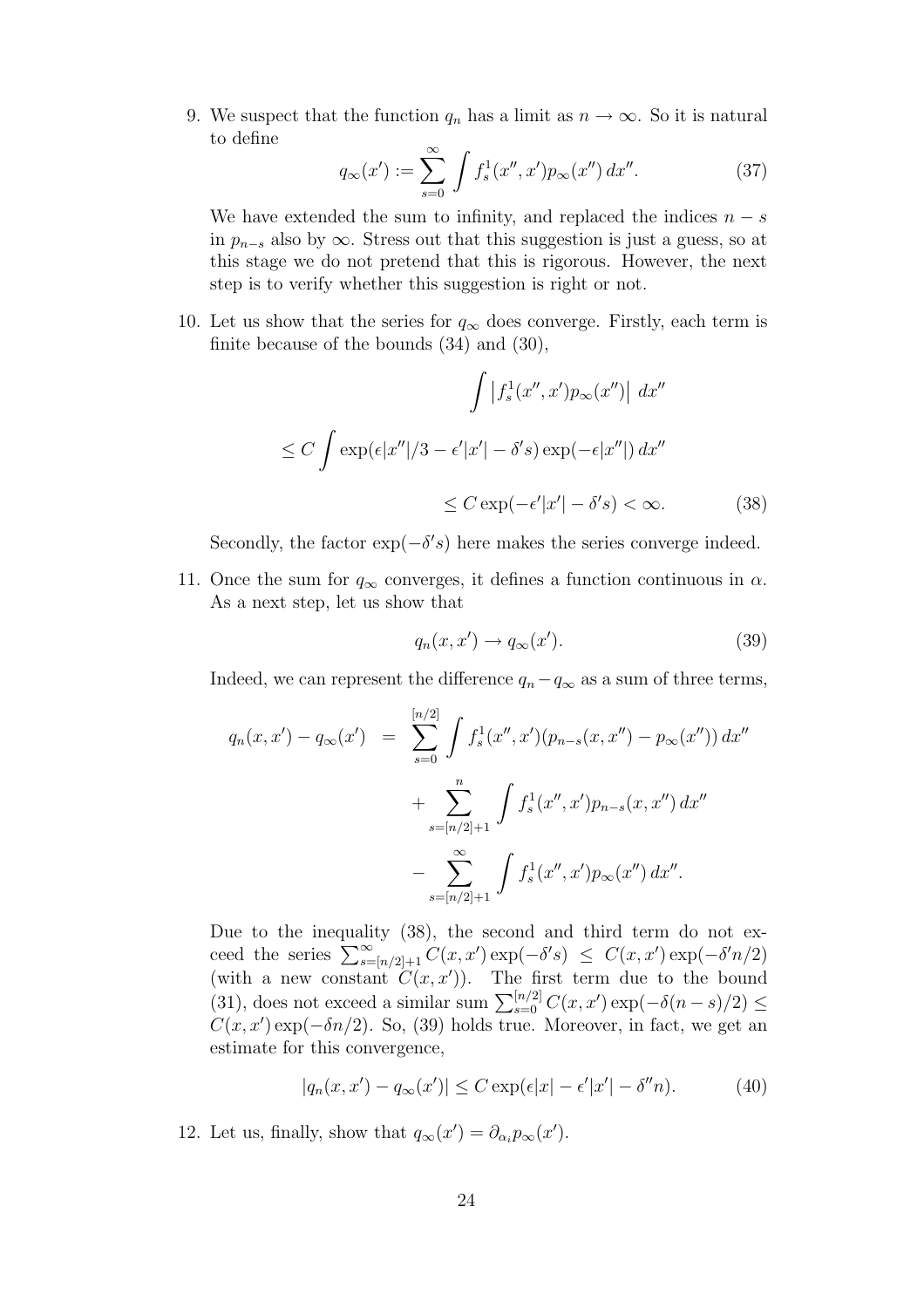Exercise 22 Show. Hint: pass to the limit in the equality,

$$
p_n(x, x', \alpha) - p_n(x, x', \alpha') = \int_{\alpha'}^{\alpha} q_n(x, x', a) da.
$$

using convergence bounds  $(28)$  and  $(40)$ , to get

$$
p_{\infty}(x, x', \alpha) - p_{\infty}(x, x', \alpha') = \int_{\alpha'}^{\alpha} q_{\infty}(x, x', a) da.
$$

Using continuity with respect to  $\alpha$ , explain why this means that the function  $\partial_{\alpha_i} p_\infty(x,x',\cdot)$  (here  $\cdot$  stands for  $\alpha$ ) is indeed a partial derivative of  $p_{\infty}(x, x', \cdot)$ . Finally, using continuity of all partial derivatives of the first order, explain why this means  $p_{\infty}(x, x', \cdot) \in C^1$ . The Theorem 7 in the case  $i = 1$  is proved.  $\Box$ 

## 5 Further problems

The 'mini'course unfortunately prompts that some essential related topics may remain not well represented. Here are some of them.

- Weak approximations, with indeed nongaussian noise, see [9]. (Not speaking of singular distributions, cf. [12].) Partially, this direction and the preprint were discussed on the lectures.
- Semigroup approximations, that is, in the operator topologies. This relates also to large deviations, see [23, 24, 25]. This topic was discussed briefly on the last day of the lectures.
- Equilibrium measures and approximations for nonlinear diffusions. For the McKean-Vlasov equation and 'mean field' approach, surprisingly little is known even about the existence of invariant measures, cf. [26]. This topic was very briefly announced on the lectures.
- It is interesting that certain Euler's approximations may converge to the solution of the SDE even with only Borel bounded drift, see [4], although there is no bounds available for the rate of this convergence. It turns out that a stochastic version of the following deterministic consideration works here: if any converging subsequence  $a_{n'}$  afrom a bounded sequence  $a_n$  converges to the unique limit a, then  $\lim_{n\to\infty} a_n =$ a. The strong (=pathwise) uniqueness used here is provided by [18].
- "Wiener chaos" approach can be also used for approximations of solutions to SDEs, cf. [28].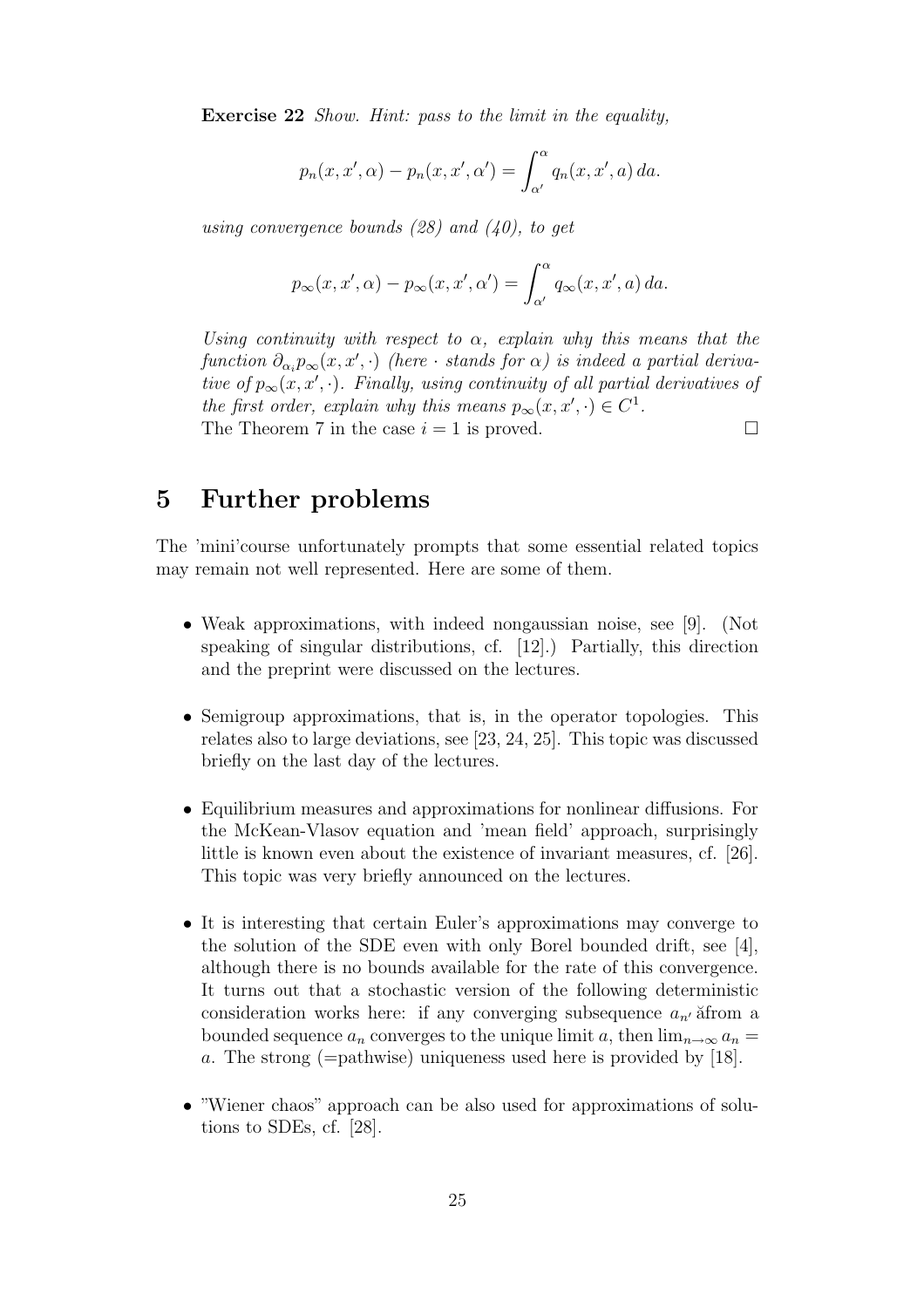## References

- [1] Bally, V., Talay, D. The law of the Euler scheme for stochastic differential equations. II: Convergence rate of the density. Monte Carlo Methods Appl. 2, No.2, 93-128 (1996).
- [2] Friedman, A. Partial differential equations of parabolic type, Englewood Cliffs, N.J.: Prentice-Hall, Inc. (1964).
- [3] Gulinsky, O. V., Veretennikov, A. Yu. Large deviations for discrete-time processes with averaging. Utrecht: VSP (1993).
- [4] Gyöngy, I.; Krylov, N. Existence of strong solutions for Itô's stochastic equations via approximations. Probab. Theory Related Fields 105, no. 2, 143–158 (1996).
- [5] Ibragimov, I. A., Linnik, Yu. V. Independent and stationary sequences of random variables. Wolters-Noordhoff, Groningen (1971).
- [6] Kloeden, P. E., Platen, E. Numerical solution of stochastic differential equations. Springer-Verlag, Berlin (1992).
- [7] Klokov, S. A.; Veretennikov, A. Yu. Subexponential mixing rate for a class of Markov diffusions. Journal of Mathematical Sciences, 123 (1), 3816-3823 (September 2004).
- [8] Klokov, S. A.; Veretennikov, A. Yu. Sub-exponential mixing rate for Markov processes. Mathematical Communications 9, 9-26 (2004).
- [9] Klokov, S. A.; Veretennikov, A. Yu. Mixing and convergence rates for a family of Markov processes appriximating SDEs. Preprint at http://www.newton.cam.ac.uk/preprints/NI03065.pdf (2003).
- [10] Konakov, V., Mammen, E. Local limit theorems for transition densities of Markov chains converging to diffusions. Probab. Theory Relat. Fields 117, No.4, 551-587 (2000).
- [11] Krylov, N. V. Introduction to the theory of random processes. AMS, Providence, RI (2002).
- [12] Kushner, H. J. Probability methods for approximations in stochastic control and for elliptic equations. Academic Press (Harcourt Brace Jovanovich, Publishers), New York – London (1977).
- [13] Malyshkin, M. N. Subexponential estimates of the rate of convergence to the invariant measure for stochastic differential equations. Theory Probab. Appl. 45, No.3, 466-479 (2000); translation from Teor. Veroyatn. Primen. 45, No.3, 489-504 (2000).
- [14] Milstein, G. N. Numerical integration of stochastic differential equations. Kluwer Academic Publishers Group, Dordrecht (1995).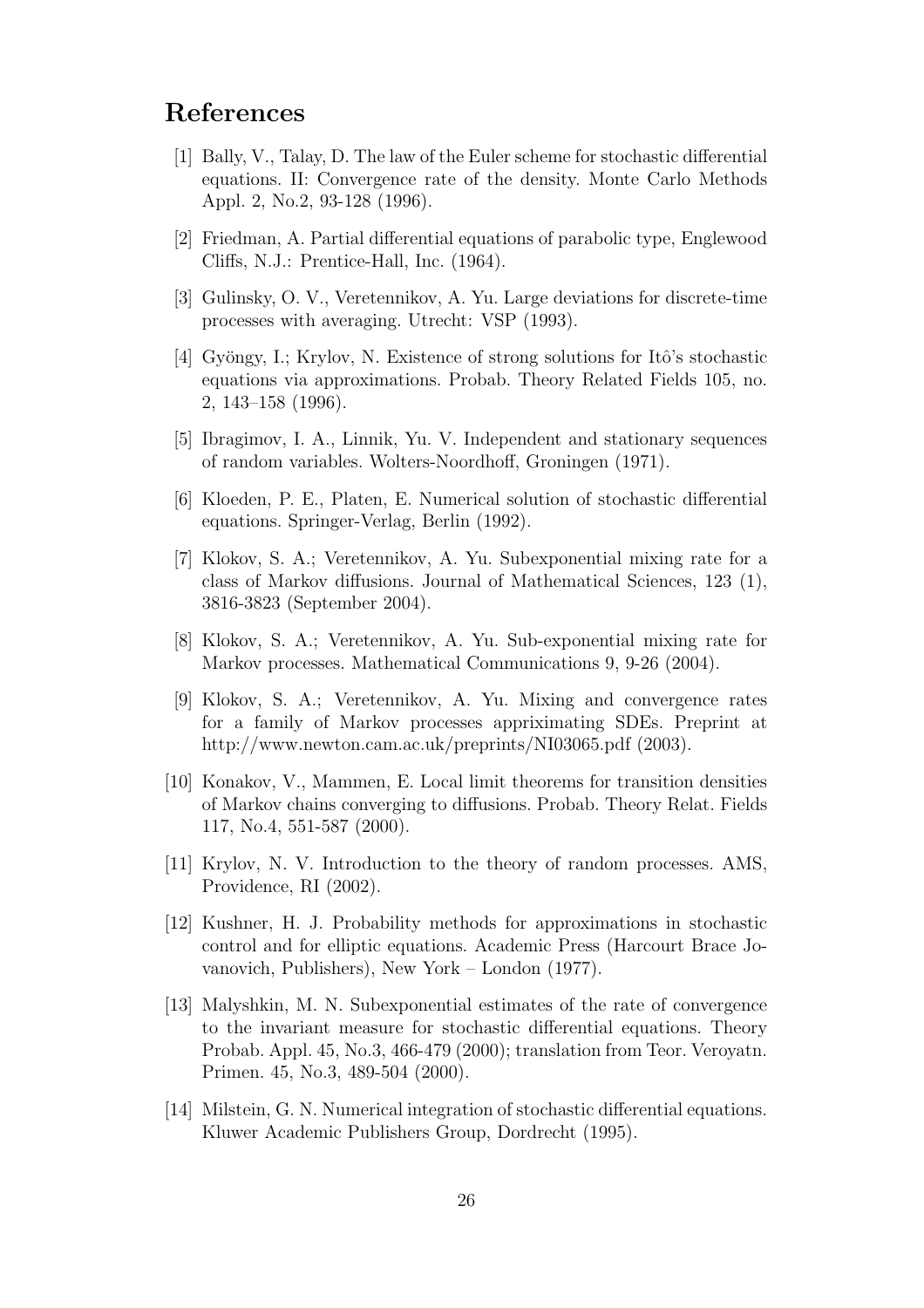- [15] Milstein, G. N., Tretyakov, M. V. Stochastic numerics for mathematical physics. Scientific Computation. Springer-Verlag, Berlin (2004).
- [16] Pardoux, E.; Veretennikov, A. Yu. On Poisson equation and diffusion approximation. II. Ann. Probab. 31, No.3, 1166-1192 (2003).
- [17] Qian, Z., Zheng, W. Sharp bounds for transition probability densities of a class of diffusions. C. R. Math. Acad. Sci. Paris 335, no. 11, 953–957 (2002).
- [18] Veretennikov, A. Yu. On strong solutions and explicit formulas for solutions of stochastic integral equations. Mat. Sb. (N.S.) 111(153), no. 3, 434–452, 480 (1980); translation in Math. USSR, Sb. 39, 387-403 (1981).
- [19] Veretennikov, A. Yu. Bounds for the mixing rate in the theory of stochastic equations. (Russian, English) Theory Probab. Appl. 32, no. 2, 273– 281 (1987); translation from Teor. Veroyatn. Primen. 32, no. 2, 299–308 (1987).
- [20] Veretennikov, A. Yu. On polynomial mixing bounds for stochastic differential equations. Stochastic Processes Appl. 70, No.1, 115-127 (1997).
- [21] Veretennikov, A. Yu. On polynomial mixing and the rate of convergence for stochastic differential and difference equations. Teor. Veroyatnost. i Primenen. 44, 1999, no. 2, 312–327 (1999); English translation: Theory Probab. Appl. 44, no. 2, 361–374 (1999).
- [22] Veretennikov, A. Yu. On polynomial mixing for SDEs with a gradienttype drift. Theory Probab. Appl. 45, No.1, 160-164 (2000); translation from Teor. Veroyatn. Primen. 45, No.1, 163-166 (2000).
- [23] Veretennikov, A. Yu. On large deviations for approximations of SDEs. Probab. Theory Relat. Fields 125, No.1, 135-152 (2003).
- [24] Veretennikov, A. Yu. On large deviations for approximate solutions of stochastic differential equations on a torus. Teor. Veroyatnost. i Primenen. 47, no. 4, 772–780 (2002); translation in Theory Probab. Appl. 47, no. 4, 733–741 (2003).
- [25] Veretennikov, A. Yu. On approximate large deviations for 1D diffusion. Georgian Math. J. 10, No.2, 381-399 (2003).
- [26] Veretennikov, A. Yu. On ergodic measures for McKean-Vlasov stochastic equations, preprints at http://www.newton.cam.ac.uk/preprints/NI03066.pdf (2003) & http://www.newton.cam.ac.uk/preprints/NI03079.pdf (2003).
- [27] Veretennikov, A. Yu., Pardoux, E. On the smoothness of an invariant measure of a Markov chain with respect to a parameter. Dokl. Math. 61, No.1, 31-33 (2000); translation from Dokl. Akad. Nauk, Ross. Akad. Nauk 370, No.2, 158-160 (2000).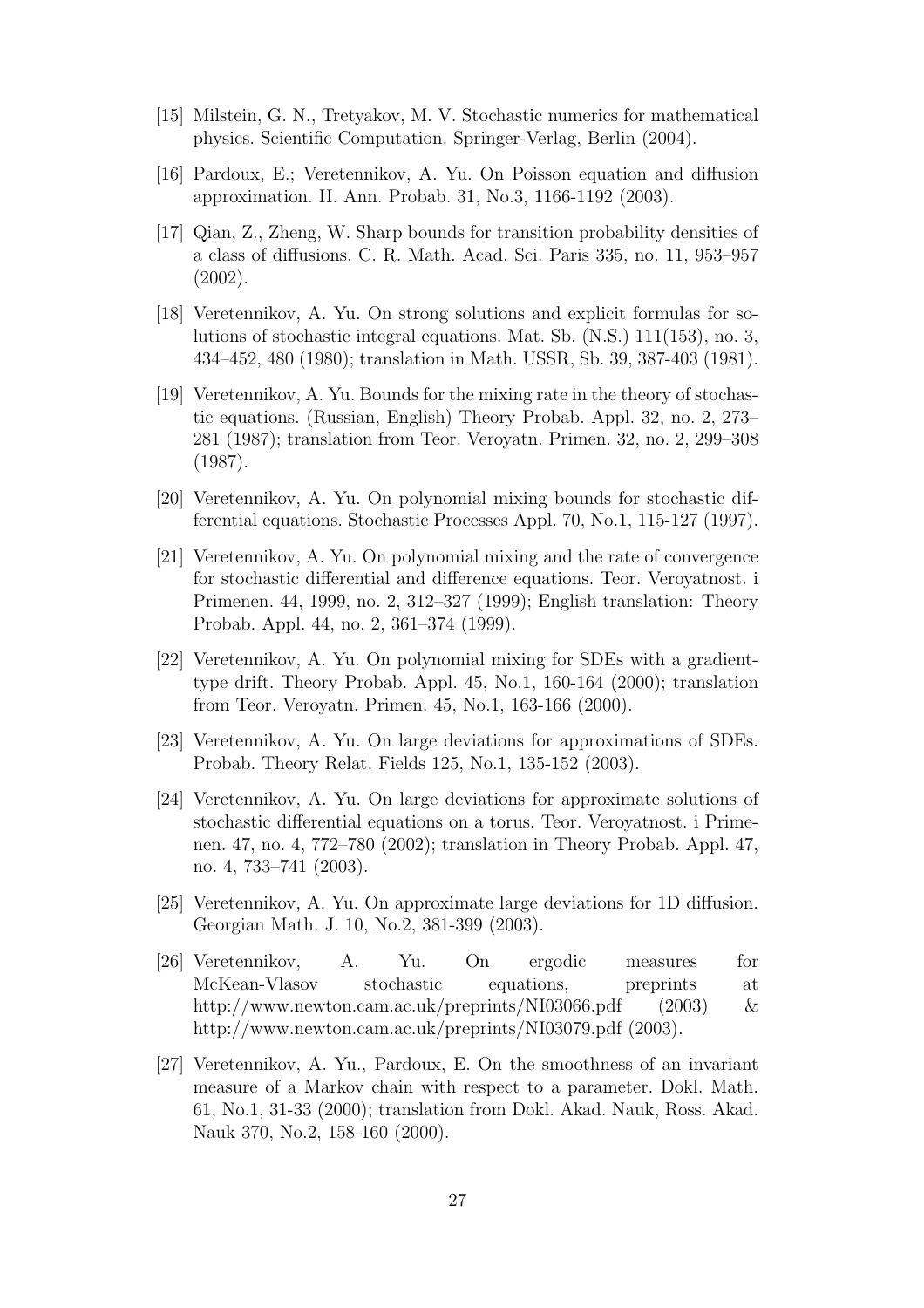[28] Zvonkin, A. K., Krylov, N. V. Strong solutions of stochastic differential equations. (Russian) Proceedings of the School and Seminar on the Theory of Random Processes (Druskininkai, 1974), Part II (Russian), pp. 9–88. Inst. Fiz. i Mat. Akad. Nauk Litovsk. SSR, Vilnius, 1975.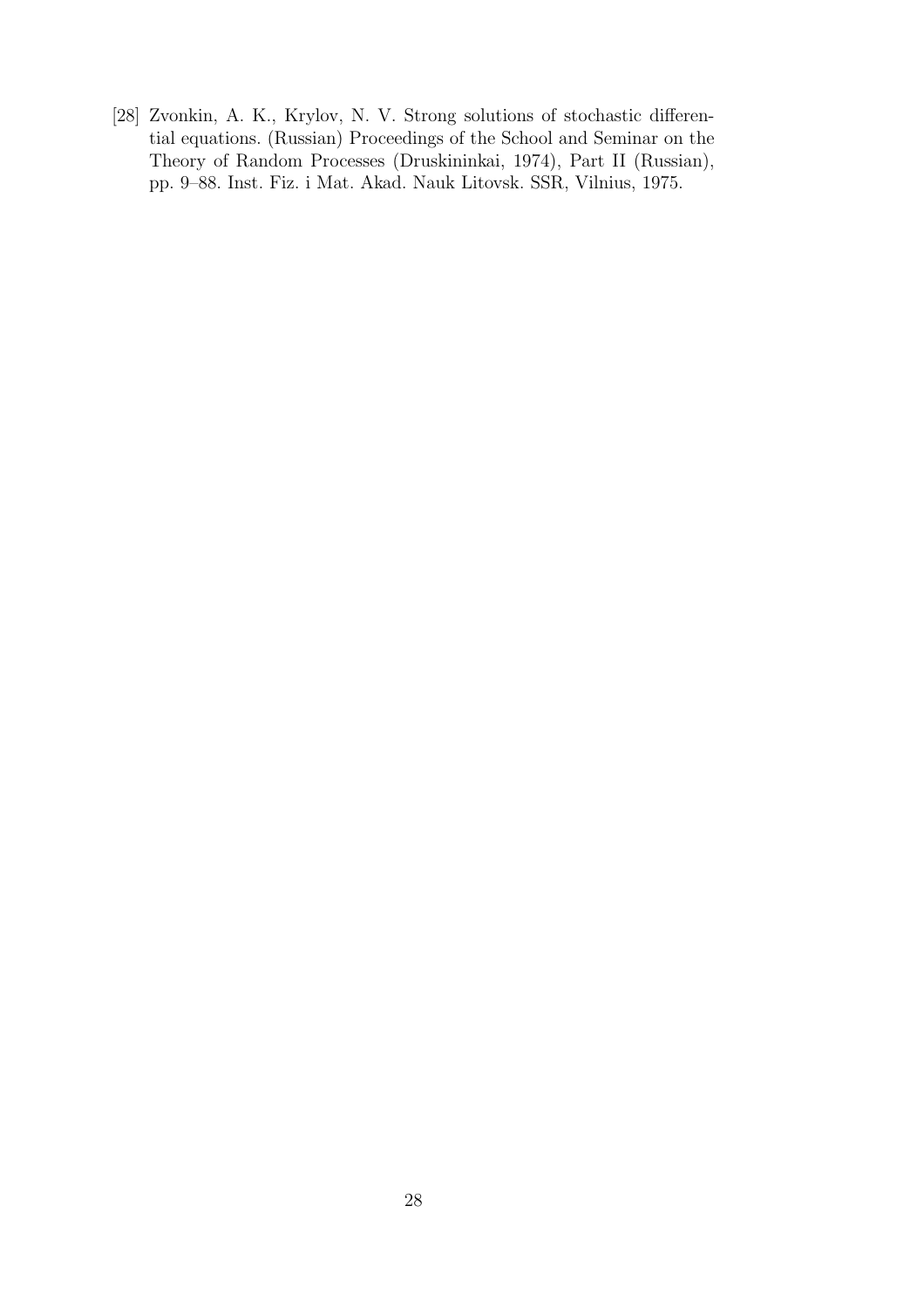(continued from the back cover)

- A467 Jarmo Malinen , Olavi Nevanlinna , Ville Turunen , Zhijian Yuan A lower bound for the differences of powers of linear operators May 2004
- A466 Timo Salin Quenching and blowup for reaction diffusion equations March 2004
- A465 Ville Turunen Function Hopf algebra and pseudodifferential operators on compact Lie groups June 2004
- A464 Ville Turunen Sampling at equiangular grids on the 2-sphere and estimates for Sobolev space interpolation November 2003
- A463 Marko Huhtanen , Jan von Pfaler The real linear eigenvalue problem in  $C^n$ November 2003
- A462 Ville Turunen Pseudodifferential calculus on the 2-sphere October 2003
- A461 Tuomas Hytönen Vector-valued wavelets and the Hardy space  $H^1(R^n;X)$ April 2003
- A460 Timo Eirola , Jan von Pfaler Numerical Taylor expansions for invariant manifolds April 2003
- A459 Timo Salin The quenching problem for the N-dimensional ball April 2003